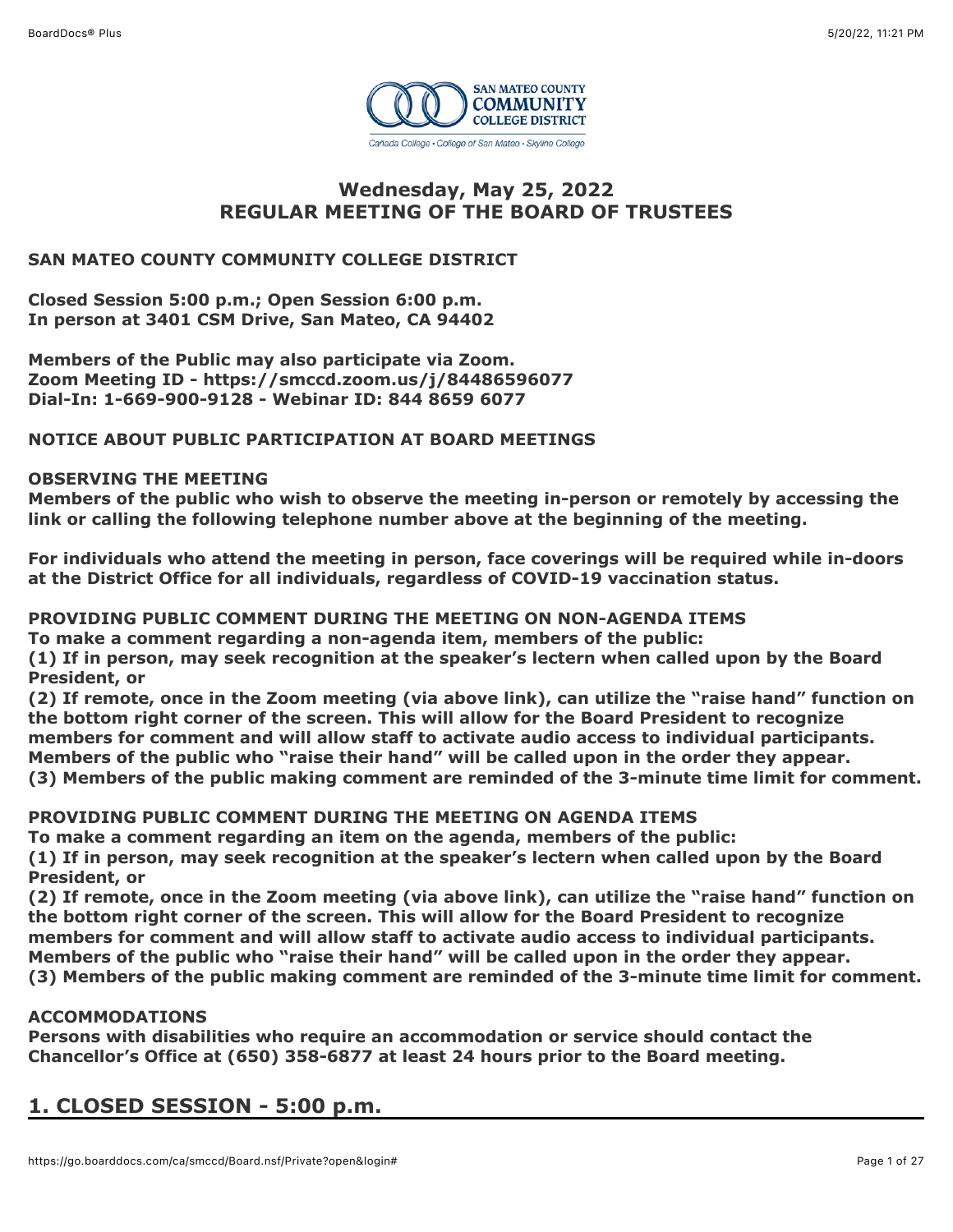# **2. CLOSED SESSION ITEMS FOR DISCUSSION**

| <b>Subject</b>     | 2.1 Conference with Legal Counsel - Existing Litigation - Jordan Chavez v. San<br>Mateo County Community College District - San Mateo County Superior Court -<br>Case No. 21-CIV-06647                                                                                                                                                                       |
|--------------------|--------------------------------------------------------------------------------------------------------------------------------------------------------------------------------------------------------------------------------------------------------------------------------------------------------------------------------------------------------------|
| Meeting            | May 25, 2022 - REGULAR MEETING OF THE BOARD OF TRUSTEES                                                                                                                                                                                                                                                                                                      |
| Category           | 2. CLOSED SESSION ITEMS FOR DISCUSSION                                                                                                                                                                                                                                                                                                                       |
| Access             | Public                                                                                                                                                                                                                                                                                                                                                       |
| Type               | Procedural                                                                                                                                                                                                                                                                                                                                                   |
| <b>Subject</b>     | 2.2 Conference with Legal Counsel - Potential Litigation: Significant Exposure to<br>Litigation Pursuant to Gov. Code, § 54956.9, Subd. (D)(2): Two Cases                                                                                                                                                                                                    |
| Meeting            | May 25, 2022 - REGULAR MEETING OF THE BOARD OF TRUSTEES                                                                                                                                                                                                                                                                                                      |
| Category           | 2. CLOSED SESSION ITEMS FOR DISCUSSION                                                                                                                                                                                                                                                                                                                       |
| Access             | Public                                                                                                                                                                                                                                                                                                                                                       |
| <b>Type</b>        |                                                                                                                                                                                                                                                                                                                                                              |
| <b>Subject</b>     | 2.3 Conference with Labor Negotiator - Agency Designated Representative:<br>Michael Claire - Employee Organizations: Unrepresented Employees; Agency<br>Designated Representative: Mitchell Bailey - Employee Organizations: AFSCME;<br>Agency Designated Representative: Randy Erickson and Richard Storti - Employee<br><b>Organizations: AFT and CSEA</b> |
| Meeting            | May 25, 2022 - REGULAR MEETING OF THE BOARD OF TRUSTEES                                                                                                                                                                                                                                                                                                      |
| Category           | 2. CLOSED SESSION ITEMS FOR DISCUSSION                                                                                                                                                                                                                                                                                                                       |
| Access             | Public                                                                                                                                                                                                                                                                                                                                                       |
| <b>Type</b><br>TO: |                                                                                                                                                                                                                                                                                                                                                              |
| FROM:              |                                                                                                                                                                                                                                                                                                                                                              |
| PREPARED BY:       |                                                                                                                                                                                                                                                                                                                                                              |
| <b>Subject</b>     | 2.4 Pursuant to Gov. Code § 54957: Public Employee<br><b>Discipline/Dismissal/Release</b>                                                                                                                                                                                                                                                                    |
| Meeting            | May 25, 2022 - REGULAR MEETING OF THE BOARD OF TRUSTEES                                                                                                                                                                                                                                                                                                      |
| Category           | 2. CLOSED SESSION ITEMS FOR DISCUSSION                                                                                                                                                                                                                                                                                                                       |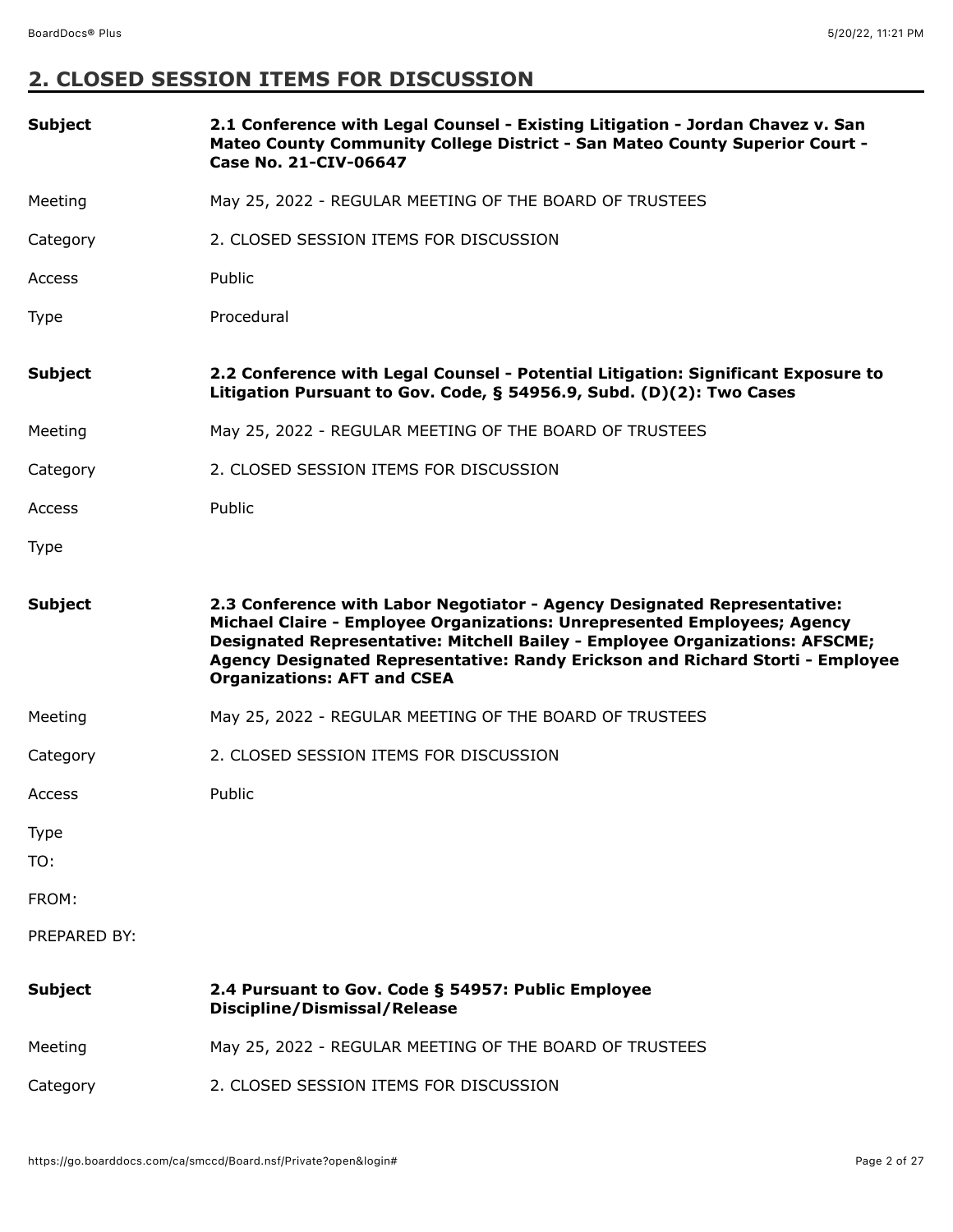| Access | Public |
|--------|--------|
|        |        |

Type Discussion

# **3. PUBLIC COMMENTS ON CLOSED SESSION ITEMS ONLY**

| <b>Subject</b> | 3.1 Comments by Community Members                       |
|----------------|---------------------------------------------------------|
| Meeting        | May 25, 2022 - REGULAR MEETING OF THE BOARD OF TRUSTEES |
| Category       | 3. PUBLIC COMMENTS ON CLOSED SESSION ITEMS ONLY         |
| Access         | Public                                                  |
| Type           | Information                                             |
|                |                                                         |

# **4. CLOSED SESSION**

| <b>Subject</b> | <b>4.1 Recess to Closed Session</b>                     |
|----------------|---------------------------------------------------------|
| Meeting        | May 25, 2022 - REGULAR MEETING OF THE BOARD OF TRUSTEES |
| Category       | 4. CLOSED SESSION                                       |
| <b>Access</b>  | Public                                                  |
| <b>Type</b>    | Procedural                                              |

# **5. OPEN SESSION - 6:00 p.m.**

| <b>Subject</b> | 5.1 Call to Order / Roll Call / Pledge of Allegiance              |
|----------------|-------------------------------------------------------------------|
| Meeting        | May 25, 2022 - REGULAR MEETING OF THE BOARD OF TRUSTEES           |
| Category       | 5. OPEN SESSION - 6:00 p.m.                                       |
| Access         | Public                                                            |
| Type           | Procedural                                                        |
|                |                                                                   |
| <b>Subject</b> | 5.2 Announcement of Any Reportable Action Taken in Closed Session |
| Meeting        | May 25, 2022 - REGULAR MEETING OF THE BOARD OF TRUSTEES           |
| Category       | 5. OPEN SESSION - 6:00 p.m.                                       |
| Access         | Public                                                            |
|                |                                                                   |
| <b>Type</b>    | Information, Procedural                                           |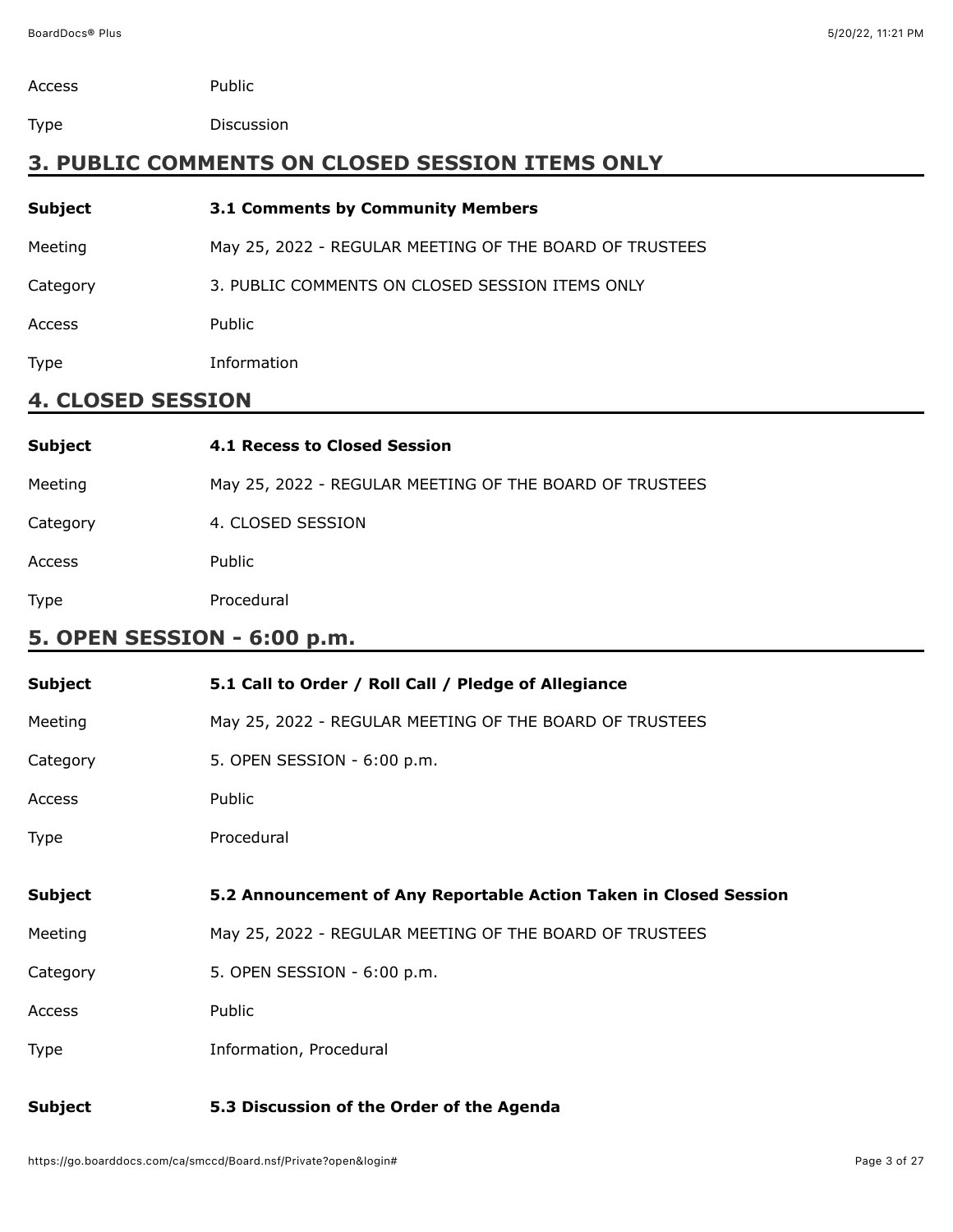| Meeting            | May 25, 2022 - REGULAR MEETING OF THE BOARD OF TRUSTEES                                                                         |
|--------------------|---------------------------------------------------------------------------------------------------------------------------------|
| Category           | 5. OPEN SESSION - 6:00 p.m.                                                                                                     |
| Access             | Public                                                                                                                          |
| Type               | Discussion                                                                                                                      |
| <b>6. MINUTES</b>  |                                                                                                                                 |
| Subject            | 6.1 Approval of the Minutes from the April 27, 2022 Regular Meeting                                                             |
| Meeting            | May 25, 2022 - REGULAR MEETING OF THE BOARD OF TRUSTEES                                                                         |
| Category           | 6. MINUTES                                                                                                                      |
| Access             | Public                                                                                                                          |
| Type               | Action                                                                                                                          |
| Preferred Date     | May 25, 2022                                                                                                                    |
| Absolute Date      | May 25, 2022                                                                                                                    |
| Fiscal Impact      | No.                                                                                                                             |
| Recommended Action | It is recommended that the Board approve the presented minutes from the Board of<br>Trustees Regular Meeting on April 27, 2022. |

File Attachments [2022-04-27 Minutes.pdf \(223 KB\)](https://go.boarddocs.com/ca/smccd/Board.nsf/files/CEM9F722BCE6/$file/2022-04-27%20Minutes.pdf)

# **7. PRESENTATIONS TO THE BOARD BY PERSONS OR DELEGATIONS**

| <b>Subject</b> | 7.1 Presentation from Associated Students of Skyline College (5 min.) |
|----------------|-----------------------------------------------------------------------|
| Meeting        | May 25, 2022 - REGULAR MEETING OF THE BOARD OF TRUSTEES               |
| Category       | 7. PRESENTATIONS TO THE BOARD BY PERSONS OR DELEGATIONS               |
| Access         | Public                                                                |
| Type           | Informational                                                         |
| <b>Subject</b> | 7.2 Presentation from Associated Students of Cañada College (5 min.)  |
| Meeting        | May 25, 2022 - REGULAR MEETING OF THE BOARD OF TRUSTEES               |
| Category       | 7. PRESENTATIONS TO THE BOARD BY PERSONS OR DELEGATIONS               |
| Access         |                                                                       |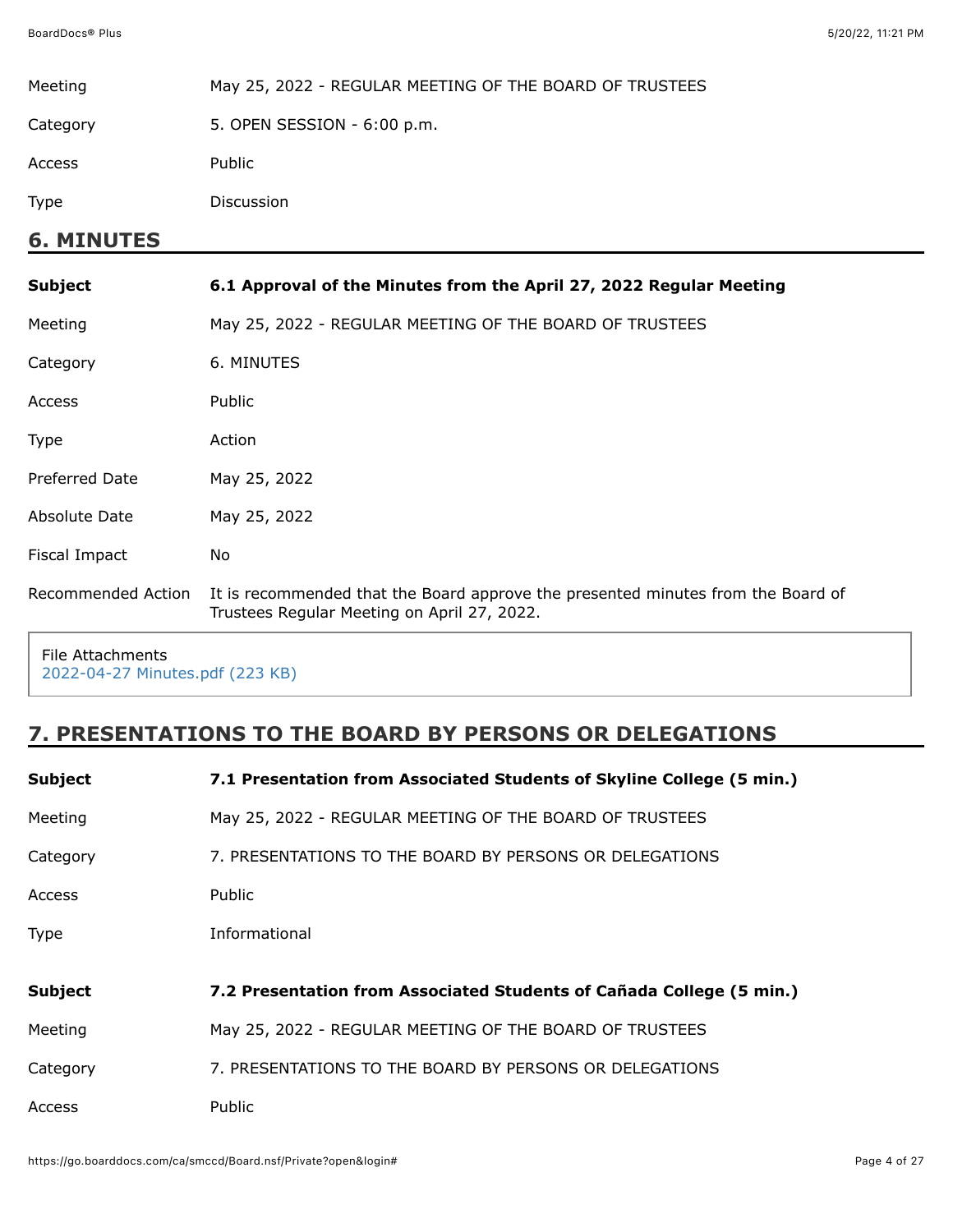| <b>Type</b>    | Informational                                                                                                 |
|----------------|---------------------------------------------------------------------------------------------------------------|
| <b>Subject</b> | 7.3 Presentation from Associated Students of College of San Mateo (5 min.)                                    |
| Meeting        | May 25, 2022 - REGULAR MEETING OF THE BOARD OF TRUSTEES                                                       |
| Category       | 7. PRESENTATIONS TO THE BOARD BY PERSONS OR DELEGATIONS                                                       |
| Access         | Public                                                                                                        |
| <b>Type</b>    | Informational                                                                                                 |
| <b>Subject</b> | 7.4 Presentation of C-SPAN StudentCam Documentary Video Competition Winners<br>from Skyline College (10 min.) |
| Meeting        | May 25, 2022 - REGULAR MEETING OF THE BOARD OF TRUSTEES                                                       |
| Category       | 7. PRESENTATIONS TO THE BOARD BY PERSONS OR DELEGATIONS                                                       |
| Access         | Public                                                                                                        |
| Type           | Informational                                                                                                 |
|                | 8. STATEMENTS FROM EXECUTIVES AND STUDENT REPRESENTATIVES                                                     |

| Subject                                                            | 8.1 Combined Report of the College Presidents             |
|--------------------------------------------------------------------|-----------------------------------------------------------|
| Meeting                                                            | May 25, 2022 - REGULAR MEETING OF THE BOARD OF TRUSTEES   |
| Category                                                           | 8. STATEMENTS FROM EXECUTIVES AND STUDENT REPRESENTATIVES |
| Access                                                             | Public                                                    |
| Type                                                               | Informational                                             |
| Attached is the monthly Combined Report of the College Presidents. |                                                           |

File Attachments [Combined Report of the College Presidents - May 2022.pdf \(8,677 KB\)](https://go.boarddocs.com/ca/smccd/Board.nsf/files/CELUFF7BD039/$file/Combined%20Report%20of%20the%20College%20Presidents%20-%20May%202022.pdf)

# **9. STATEMENTS FROM OTHER REPRESENTATIVE GROUPS**

| Subject  | 9.1 AFT, Local 1493                                     |
|----------|---------------------------------------------------------|
| Meeting  | May 25, 2022 - REGULAR MEETING OF THE BOARD OF TRUSTEES |
| Category | 9. STATEMENTS FROM OTHER REPRESENTATIVE GROUPS          |
| Access   | Public                                                  |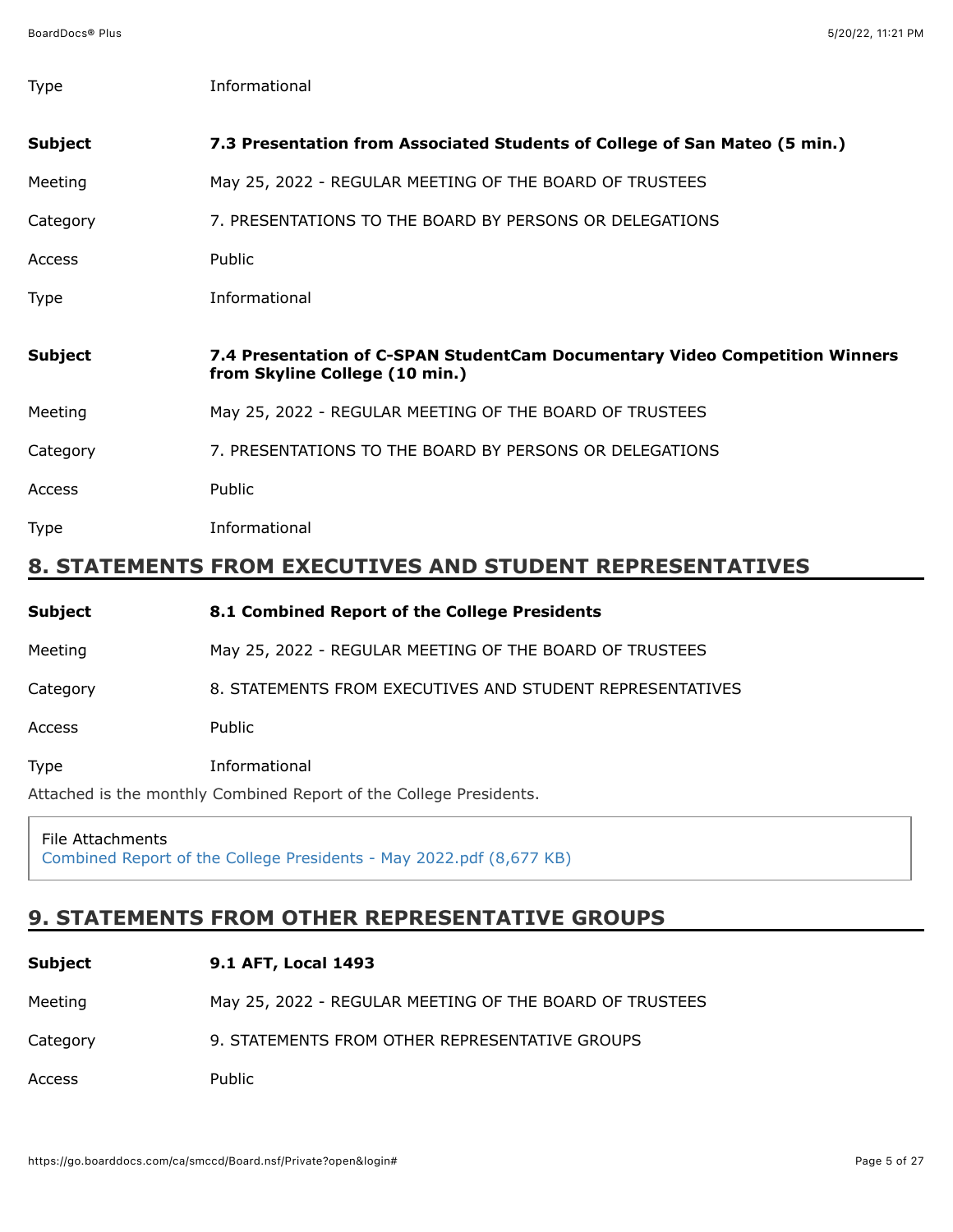| Type           | Information                                             |
|----------------|---------------------------------------------------------|
| <b>Subject</b> | 9.2 CSEA, Chapter 33                                    |
| Meeting        | May 25, 2022 - REGULAR MEETING OF THE BOARD OF TRUSTEES |
| Category       | 9. STATEMENTS FROM OTHER REPRESENTATIVE GROUPS          |
| Access         | Public                                                  |
| Type           | Information                                             |
| <b>Subject</b> | 9.3 AFSCME, AFL-CIO, Local 829, Council 57              |
| Meeting        | May 25, 2022 - REGULAR MEETING OF THE BOARD OF TRUSTEES |
| Category       | 9. STATEMENTS FROM OTHER REPRESENTATIVE GROUPS          |
| Access         | Public                                                  |
| Type           | Information                                             |

# **10. PUBLIC COMMENTS ON NON-AGENDA ITEMS**

| Subject  | <b>10.1 Comments by Community Members</b>               |
|----------|---------------------------------------------------------|
| Meeting  | May 25, 2022 - REGULAR MEETING OF THE BOARD OF TRUSTEES |
| Category | 10. PUBLIC COMMENTS ON NON-AGENDA ITEMS                 |
| Access   | Public                                                  |
| Type     | Information                                             |

# **11. NEW BUSINESS**

| <b>Subject</b> | 11.1 Approval of Personnel Items (5 min.)                                                                                            |
|----------------|--------------------------------------------------------------------------------------------------------------------------------------|
| Meeting        | May 25, 2022 - REGULAR MEETING OF THE BOARD OF TRUSTEES                                                                              |
| Category       | 11. NEW BUSINESS                                                                                                                     |
| Access         | Public                                                                                                                               |
| Type           | Action                                                                                                                               |
|                | Recommended Action It is recommended that the Board of Trustees approve the personnel actions as outlined in<br>the attached report. |
| TO:            | Members of the Board of Trustees                                                                                                     |
| FROM:          | Michael Claire, Chancellor                                                                                                           |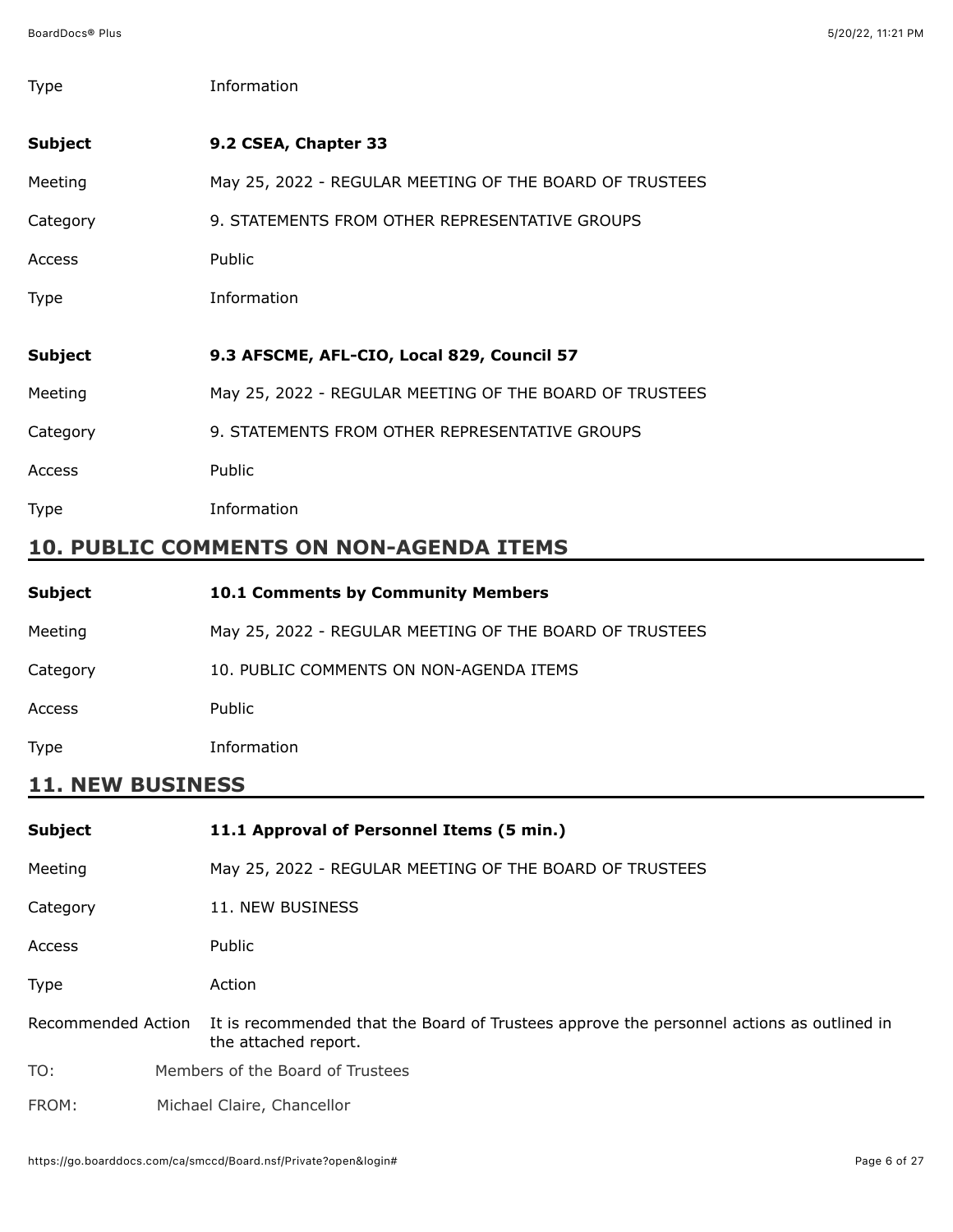#### PREPARED BY: Julie Johnson, Chief Human Resources Officer David Feune, Director, Human Resources

### **APPROVAL OF PERSONNEL ITEMS**

Staff presents in the attached report for the Board's consideration recommendations for approval of new employment; changes in assignment, compensation, and placement; leaves of absence; changes in staff allocation and classification of academic and classified personnel; retirements, phase-in retirements, and resignations; equivalence of minimum qualifications for academic positions; and short-term temporary classified positions.

#### **RECOMMENDATION**

It is recommended that the Board of Trustees approve the personnel actions as outlined in the attached report.

| File Attachments<br>Personnel Report_5-25-22.pdf (380 KB) |                                                                                                          |
|-----------------------------------------------------------|----------------------------------------------------------------------------------------------------------|
| <b>Subject</b>                                            | 11.2 Consideration and Approval of Cañada College President Employment<br>Agreement (5 min.)             |
| Meeting                                                   | May 25, 2022 - REGULAR MEETING OF THE BOARD OF TRUSTEES                                                  |
| Category                                                  | 11. NEW BUSINESS                                                                                         |
| Access                                                    | Public                                                                                                   |
| <b>Type</b>                                               | Action                                                                                                   |
| Recommended Action                                        | It is recommended that the Board of Trustees approve the attached employment<br>agreement for Kim Lopez. |
| TO:                                                       | Members of the Board of Trustees                                                                         |
| FROM:                                                     | Michael Claire, Chancellor                                                                               |

# **CONSIDERATION AND APPROVAL OF CAÑADA COLLEGE PRESIDENT EMPLOYMENT AGREEMENT**

The attached Employment Agreement to employ Kim Lopez as President of Cañada College provides for a three (3) year term of agreement, through June 30, 2025. Effective July 1, 2022, annual compensation will be that outlined in Executive Salary Schedule (10), Grade EC, Step 5 (currently \$297,204). Ms. Lopez will receive 225 hours of vacation annually, and can cash out up to 10 days of vacation annually. She will receive one (1) day per month of sick leave, and the same health and welfare benefits, including post-retirement medical benefits, as are generally provided to management personnel of the District.

#### **RECOMMENDATION**

It is recommended that the Board of Trustees approve the attached employment agreement for Kim Lopez.

File Attachments [Employment Agreement - Lopez.pdf \(300 KB\)](https://go.boarddocs.com/ca/smccd/Board.nsf/files/CELVNS819706/$file/Employment%20Agreement%20-%20Lopez.pdf)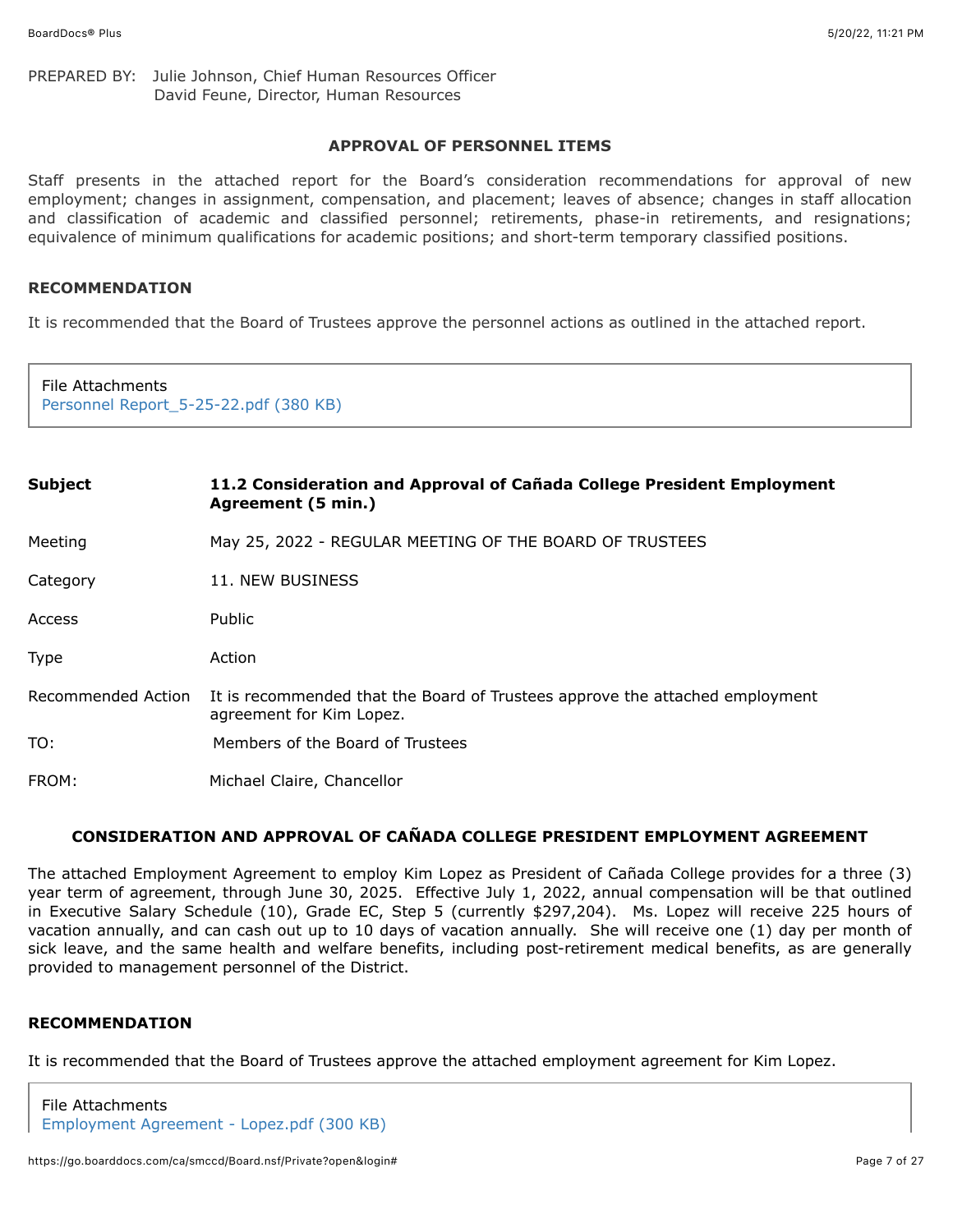| <b>Subject</b>     | 11.3 Consideration and Approval of Vice Chancellor for Educational Services and<br><b>Planning Employment Agreement (5 min.)</b> |
|--------------------|----------------------------------------------------------------------------------------------------------------------------------|
| Meeting            | May 25, 2022 - REGULAR MEETING OF THE BOARD OF TRUSTEES                                                                          |
| Category           | 11. NEW BUSINESS                                                                                                                 |
| Access             | Public                                                                                                                           |
| <b>Type</b>        | Action                                                                                                                           |
| Recommended Action | It is recommended that the Board of Trustees approve the attached employment<br>agreement for Aaron McVean.                      |
| TO:                | Members of the Board of Trustees                                                                                                 |
| FROM:              | Michael Claire, Chancellor                                                                                                       |

### **CONSIDERATION AND APPROVAL OF VICE CHANCELLOR FOR EDUCATIONAL SERVICES AND PLANNING EMPLOYMENT AGREEMENT**

The attached Employment Agreement to employ Dr. Aaron McVean as Vice Chancellor for Educational Services and Planning provides for a three (3) year term of agreement, through June 30, 2025. Effective July 1, 2022, annual compensation will be that outlined in Executive Salary Schedule (10), Grade EC, Step 5 (currently \$297,204). Dr. McVean will receive 225 hours of vacation annually, and can cash out up to 10 days of vacation annually. He will receive one (1) day per month of sick leave, and the same health and welfare benefits, including post-retirement medical benefits, as are generally provided to management personnel of the District.

### **RECOMMENDATION**

It is recommended that the Board of Trustees approve the attached employment agreement for Aaron McVean.

| File Attachments                           |  |
|--------------------------------------------|--|
| Employment Agreement - McVean.pdf (297 KB) |  |

# **12. CONSENT AGENDA**

| <b>Subject</b>     | 12.1 Disposition of District Records for Cañada College                                                                      |
|--------------------|------------------------------------------------------------------------------------------------------------------------------|
| Meeting            | May 25, 2022 - REGULAR MEETING OF THE BOARD OF TRUSTEES                                                                      |
| Category           | 12. CONSENT AGENDA                                                                                                           |
| Access             | Public                                                                                                                       |
| Type               | Action (Consent)                                                                                                             |
| Recommended Action | It is recommended that the Board of Trustees approve destruction of the obsolete records<br>as shown on the attached report. |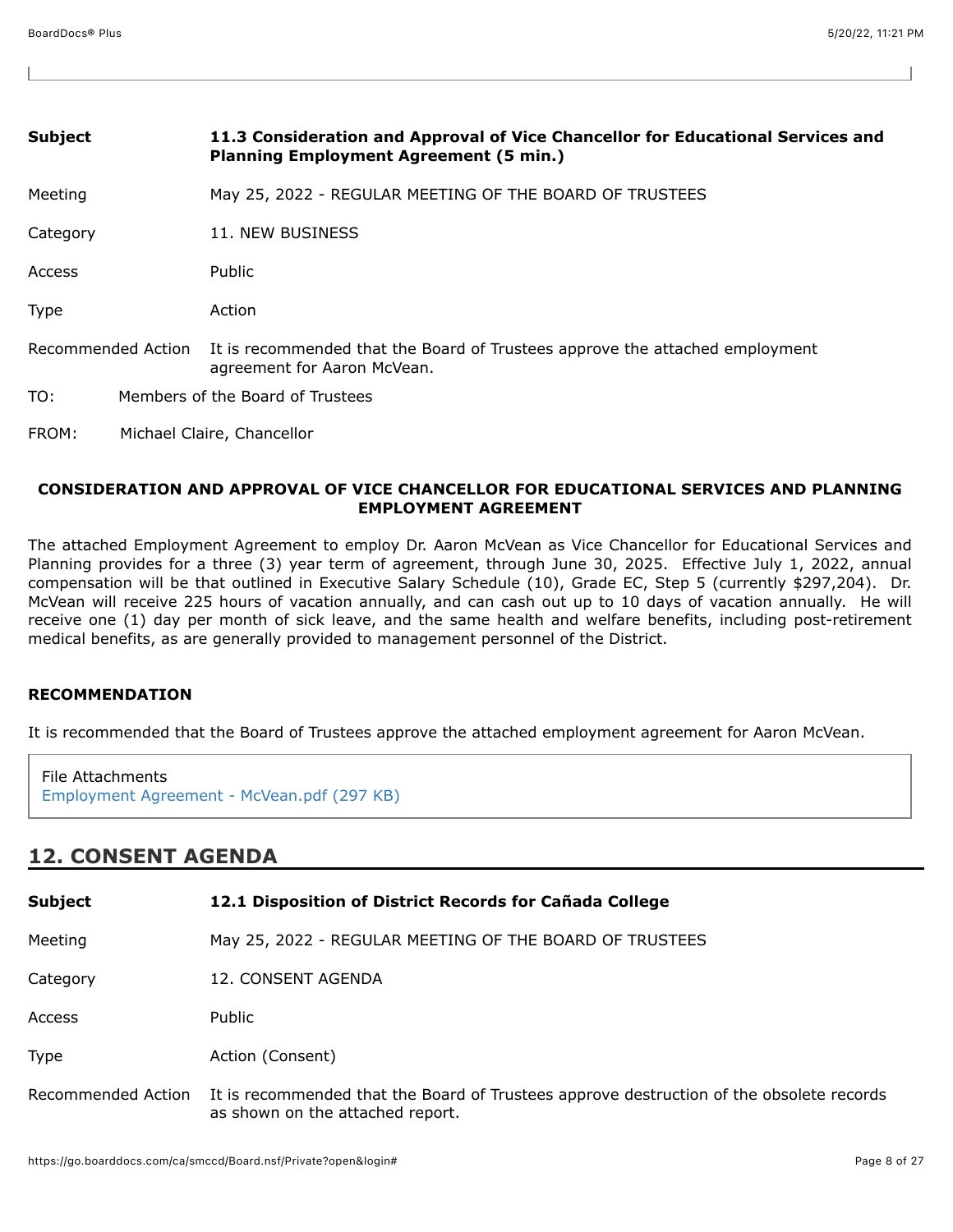TO: Members of the Board of Trustees

FROM: Michael Claire, Chancellor

PREPARED BY: Yanely Pulido, Director General Services Bob Domenici, Purchasing Supervisor

# **DISPOSITION OF DISTRICT RECORDS**

District Rules and Regulations, Section 8.27 (Records Management), provides for disposition of District records, including classification, retention and destruction in accordance with the California Education Code. After its review of District records, District staff requests the Board's approval for the destruction of the records attached in Exhibit A. All of the listed records have outlived their usefulness and were kept for the period mandated by the Education Code.

For the Board's information, the record types are summarized as follows:

Class 1: Permanent Records

Class 2: Optional Records – Optional records not required to be maintained permanently, but deemed worthy of further preservation. These records shall be retained as Class 2 records until reclassified as Class 3

Class 3: Disposable Records

### **RECOMMENDATION**

It is recommended that the Board of Trustees approve destruction of the obsolete records as shown on the attached report.

File Attachments [Exhibit A - Disposition of District Records - Cañada College.pdf \(164 KB\)](https://go.boarddocs.com/ca/smccd/Board.nsf/files/CEKU3W7A2610/$file/Exhibit%20A%20-%20Disposition%20of%20District%20Records%20-%20Ca%C3%B1ada%20College.pdf)

*Approval of Consent Agenda All items on the consent agenda may, by unanimous vote of the Board members present, be approved by one motion after allowing Board member questions about a particular item. Prior to a motion for approval of the consent agenda, any Board member, interested student or citizen or member of the staff may request that an item be removed to be discussed in the order listed, after approval of remaining items on the consent agenda.*

| <b>Subject</b> | 12.2 Approval of Agreement with South San Francisco Unified School District<br><b>Regarding Middle College at Skyline College</b> |
|----------------|-----------------------------------------------------------------------------------------------------------------------------------|
| Meeting        | May 25, 2022 - REGULAR MEETING OF THE BOARD OF TRUSTEES                                                                           |
| Category       | 12. CONSENT AGENDA                                                                                                                |
| Access         | Public                                                                                                                            |
| Type           | Action (Consent)                                                                                                                  |
| Preferred Date | May 25, 2022                                                                                                                      |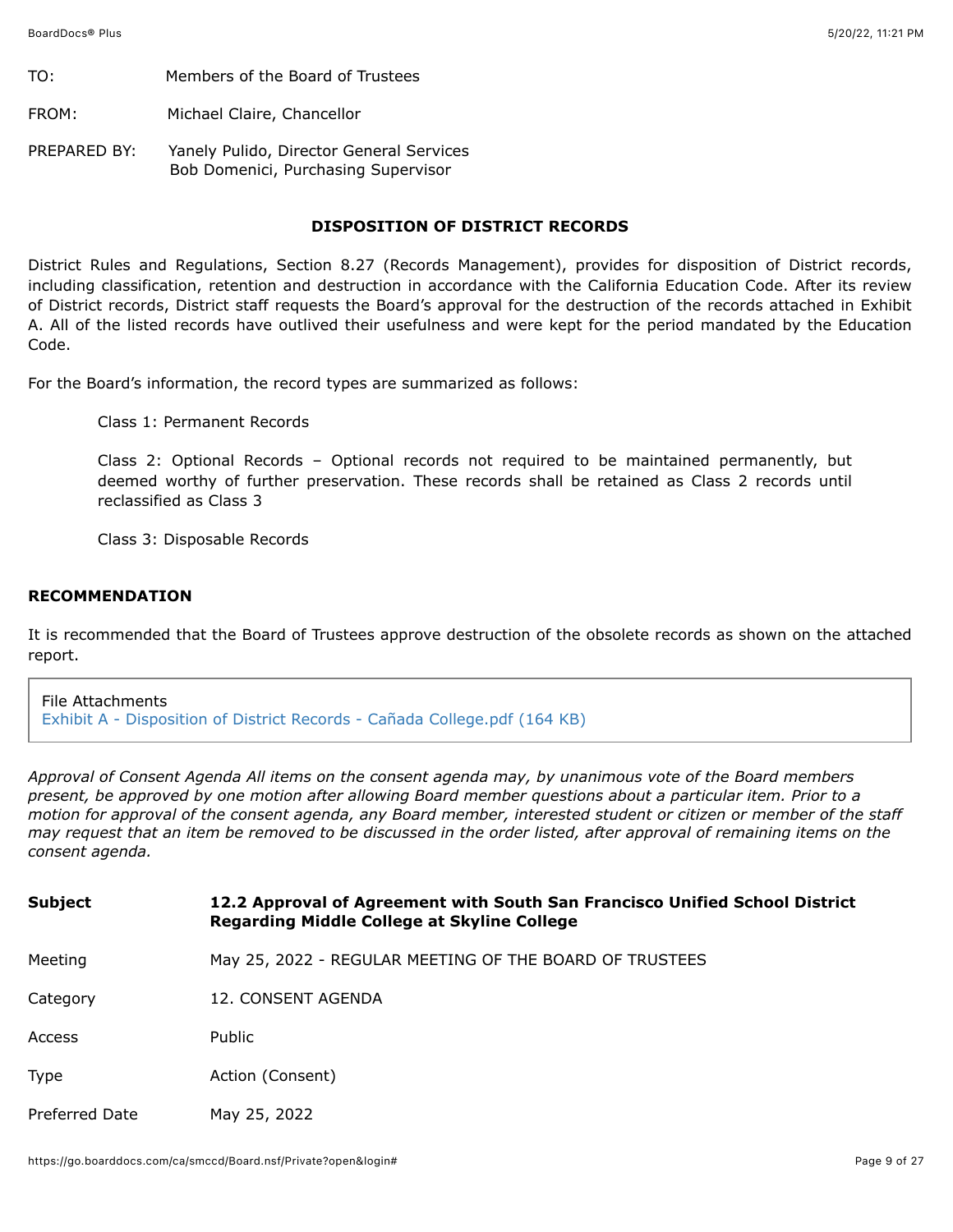| Absolute Date             | May 25, 2022                                                                                                                                                                                                                                                                  |
|---------------------------|-------------------------------------------------------------------------------------------------------------------------------------------------------------------------------------------------------------------------------------------------------------------------------|
| Fiscal Impact             | Yes                                                                                                                                                                                                                                                                           |
| Dollar Amount             | \$612,000.00                                                                                                                                                                                                                                                                  |
| <b>Budgeted</b>           | Yes                                                                                                                                                                                                                                                                           |
| <b>Budget Source</b>      | <b>SSFUSD</b>                                                                                                                                                                                                                                                                 |
| <b>Recommended Action</b> | It is recommended that the Board of Trustees approve the Agreement between South San<br>Francisco Unified School District and San Mateo County Community College District<br>regarding the Middle College at Skyline College effective July 1, 2022 through June 30,<br>2023. |
| TO:                       | Members of the Board of Trustees                                                                                                                                                                                                                                              |
| FROM:                     | Michael Claire, Chancellor                                                                                                                                                                                                                                                    |
| PREPARED BY:              | Dr. Melissa Moreno, President, Skyline College<br>Danni Redding Lapuz, Interim Vice President of Instruction                                                                                                                                                                  |

# **APPROVAL OF AGREEMENT WITH SOUTH SAN FRANCISCO UNIFIED SCHOOL DISTRICT REGARDING MIDDLE COLLEGE AT SKYLINE COLLEGE**

In May 2015, the South San Francisco Unified School District (SSFUSD) entered into an agreement with the San Mateo County Community College District (SMCCCD) to establish a Middle College at Skyline College starting the academic year 2015-2016. In collaboration with Dr. Shawnterra Moore, Superintendent of South San Francisco Unified School District, the agreement permits students from District high schools to attend the Middle College at Skyline College. As in years past, effective for Fiscal Year 2022-2023, SSFUSD agrees to pay SMCCCD \$6,800 per student who attend the Middle College at Skyline College.

### **RECOMMENDATION**

It is recommended that the Board of Trustees approve the Agreement between South San Francisco Unified School District and San Mateo County Community College District regarding the Middle College at Skyline College effective July 1, 2022 through June 30, 2023.

*Approval of Consent Agenda All items on the consent agenda may, by unanimous vote of the Board members present, be approved by one motion after allowing Board member questions about a particular item. Prior to a motion for approval of the consent agenda, any Board member, interested student or citizen or member of the staff may request that an item be removed to be discussed in the order listed, after approval of remaining items on the consent agenda.*

| Subject  | 12.3 Approval of Agreement with San Mateo Union High School District Regarding<br>Middle College at Skyline College |
|----------|---------------------------------------------------------------------------------------------------------------------|
| Meeting  | May 25, 2022 - REGULAR MEETING OF THE BOARD OF TRUSTEES                                                             |
| Category | 12. CONSENT AGENDA                                                                                                  |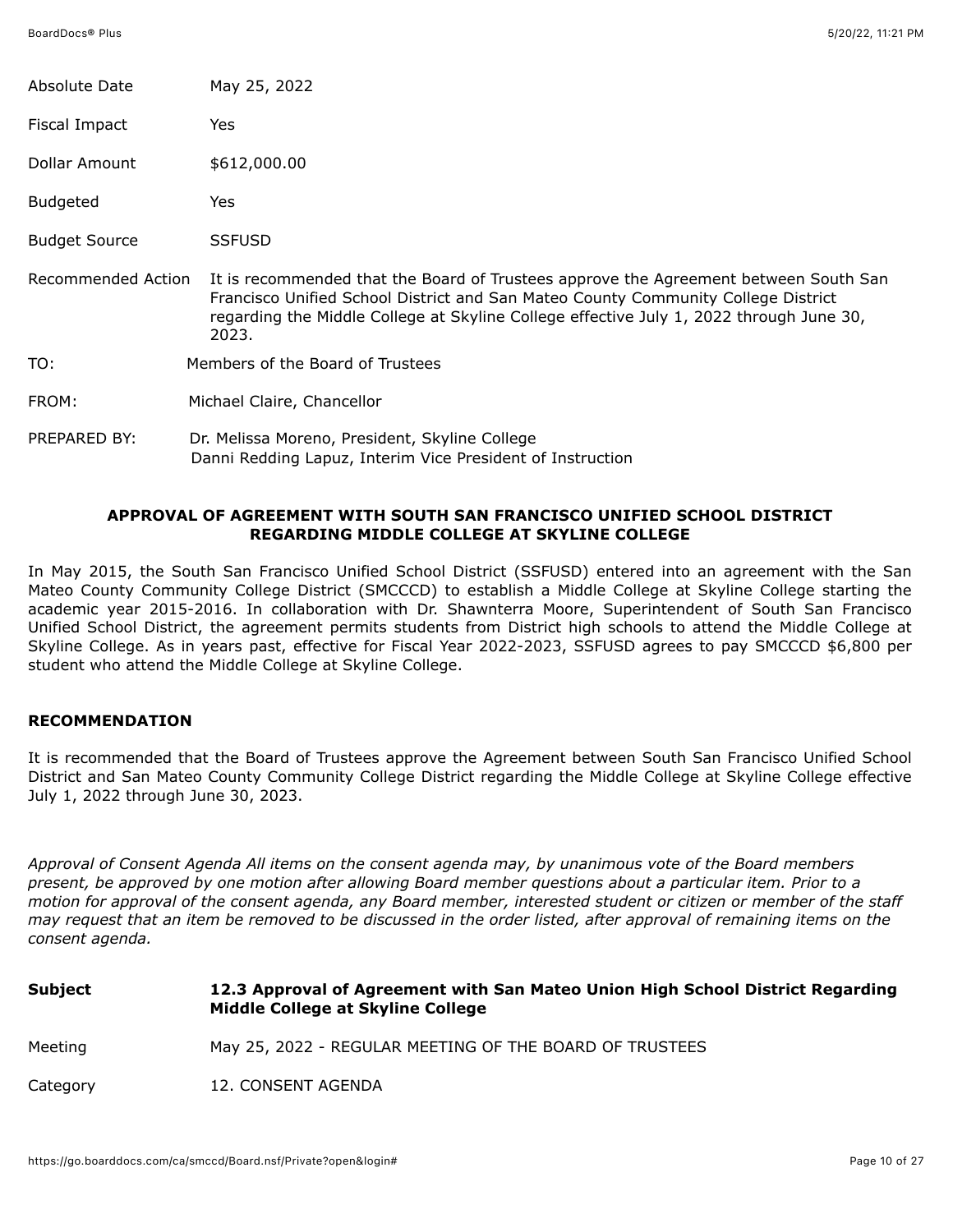| Access                    | Public                                                                                                                                                                                                                                                                     |
|---------------------------|----------------------------------------------------------------------------------------------------------------------------------------------------------------------------------------------------------------------------------------------------------------------------|
| Type                      | Action (Consent)                                                                                                                                                                                                                                                           |
| Preferred Date            | May 25, 2022                                                                                                                                                                                                                                                               |
| Absolute Date             | May 25, 2022                                                                                                                                                                                                                                                               |
| Fiscal Impact             | Yes                                                                                                                                                                                                                                                                        |
| Dollar Amount             | \$136,000.00                                                                                                                                                                                                                                                               |
| <b>Budgeted</b>           | Yes                                                                                                                                                                                                                                                                        |
| <b>Budget Source</b>      | <b>SMUHSD</b>                                                                                                                                                                                                                                                              |
| <b>Recommended Action</b> | It is recommended that the Board of Trustees approve the Agreement between the San<br>Mateo Union High School District and San Mateo County Community College District<br>regarding the Middle College at Skyline College effective July 1, 2022 through June 30,<br>2023. |
| TO:                       | Members of the Board of Trustees                                                                                                                                                                                                                                           |
| FROM:                     | Michael Claire, Chancellor                                                                                                                                                                                                                                                 |
| PREPARED BY:              | Dr. Melissa Moreno, President, Skyline College<br>Danni Redding Lapuz, Interim Vice President of Instruction                                                                                                                                                               |

## **APPROVAL OF AGREEMENT WITH SAN MATEO UNION HIGH SCHOOL DISTRICT REGARDING MIDDLE COLLEGE AT SKYLINE COLLEGE**

In collaboration with Dr. Kevin Skelly of San Mateo Union High School District (SMUHSD), the Middle College at Skyline College developed an Agreement to allow students from Capuchino High School to attend the Middle College at Skyline College. This Agreement facilitates the enrollment of Capuchino High School students in the Middle College at Skyline College, the Middle College that is closest to many of the students who attend Capuchino High School. Effective FY 2022-2023, SMUHSD agrees to pay SMCCCD \$6,800 per student for those who attend the Middle College at Skyline College.

# **RECOMMENDATION**

It is recommended that the Board of Trustees approve the Agreement between the San Mateo Union High School District and San Mateo County Community College District regarding the Middle College at Skyline College effective July 1, 2022 through June 30, 2023.

*Approval of Consent Agenda All items on the consent agenda may, by unanimous vote of the Board members present, be approved by one motion after allowing Board member questions about a particular item. Prior to a motion for approval of the consent agenda, any Board member, interested student or citizen or member of the staff may request that an item be removed to be discussed in the order listed, after approval of remaining items on the consent agenda.*

# **Subject 12.4 Certification of District Equal Employment Opportunity Fund Allocation Application**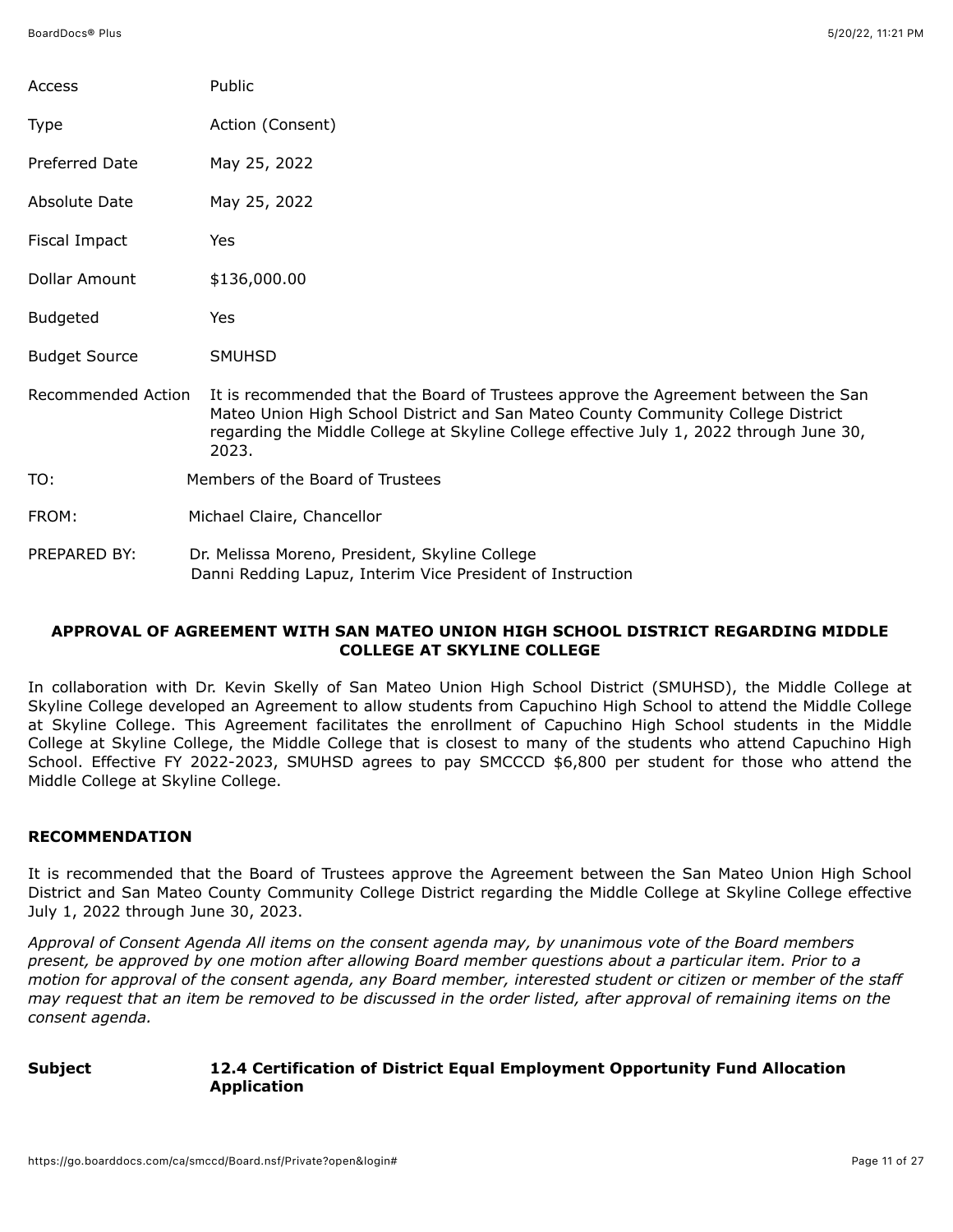| Meeting                   | May 25, 2022 - REGULAR MEETING OF THE BOARD OF TRUSTEES                                                                      |
|---------------------------|------------------------------------------------------------------------------------------------------------------------------|
| Category                  | 12. CONSENT AGENDA                                                                                                           |
| Access                    | <b>Public</b>                                                                                                                |
| Type                      | Action (Consent)                                                                                                             |
| <b>Recommended Action</b> | It is recommended that the Board of Trustees certify the District's application for Equal<br>Employment Opportunity funding. |
| TO:                       | Members of the Board of Trustees                                                                                             |
| FROM:                     | Michael Claire, Chancellor                                                                                                   |
| PREPARED BY:              | Julie Johnson, Chief Human Resources Officer<br>Mwanaisha Sims, Director, Policy, Training and Compliance                    |

# **CERTIFICATION OF DISTRICT EQUAL EMPLOYMENT OPPORTUNITY FUND ALLOCATION APPLICATION**

Under the State Chancellor's authority to "represent the Board [of Governors] in monitoring the use of the Equal Employment Opportunity Fund for the purpose of promoting equal employment opportunities in hiring and promotion at community college districts," the State Chancellor's Office implemented a new funding allocation model beginning in 2015-16. The "Multiple Method" allocation model, described below, was developed by the State Chancellor Office's Equal Employment Opportunity and Diversity Advisory Task Force and CCCCO's Legal Division Office beginning in September 2015. In order for the District to receive funding for 2022-23, the District Equal Employment Opportunity Advisory Committee, Chancellor and Board of Trustees must certify how many of the "multiple methods" the District has satisfied.

The "Multiple Methods" are organized as follows:

#### Mandatory for Funding

 1. District's EEO Advisory Committee, EEO Plan, and submittal of Expenditure/Performance reports for prior year

### Pre-Hiring

- 2. Board policies & adopted resolutions
- 3. Incentives for hard-to-hire areas/disciplines
- 4. Focused outreach and publications

### Hiring

- 5. Procedures for addressing diversity throughout hiring steps and levels
- 6. Consistent and ongoing training for hiring committees

### Post-Hiring

- 7. Professional development focused on diversity
- 8. Diversity incorporated into criteria for employee evaluation and tenure review
- 9. Grow-Your-Own programs

The State requires meeting 7 of the 9 multiple methods. As explained in detail in the certification, the District has exceeded the required number by satisfying 9 of the 9 multiple methods. The full certification can be accessed [at: https://acrobat.adobe.com/link/review?uri=urn:aaid:scds:US:6259d461-3f54-4f7d-9d90](https://acrobat.adobe.com/link/track?uri=urn:aaid:scds:US:e860b476-efa6-4eb7-9fd4-d00b4eba6607)  $df6a9e24b709#pageNum=1.$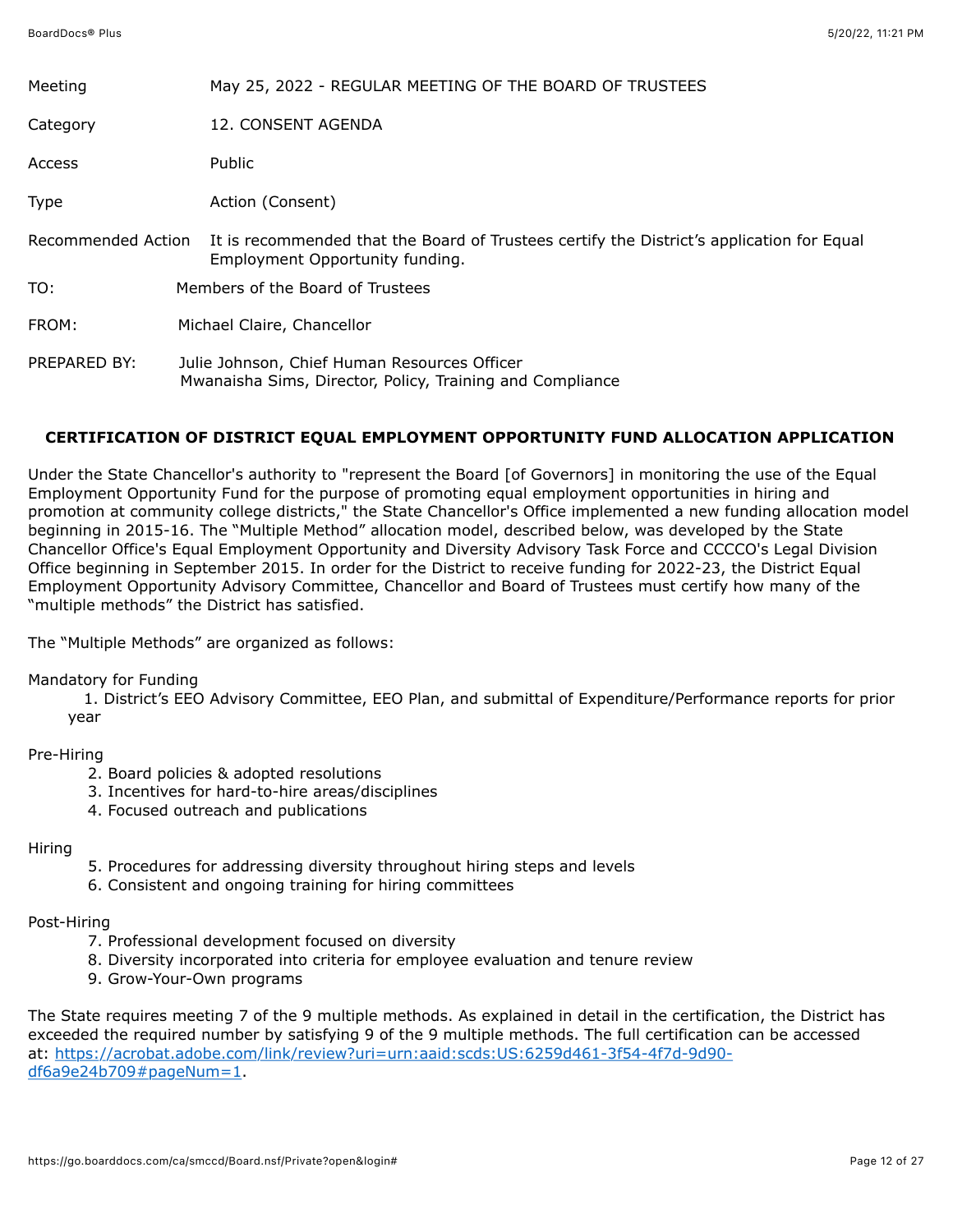# **RECOMMENDATION**

It is recommended that the Board of Trustees certify the District's application for Equal Employment Opportunity funding.

*Approval of Consent Agenda All items on the consent agenda may, by unanimous vote of the Board members present, be approved by one motion after allowing Board member questions about a particular item. Prior to a motion for approval of the consent agenda, any Board member, interested student or citizen or member of the staff may request that an item be removed to be discussed in the order listed, after approval of remaining items on the consent agenda.*

| <b>Subject</b>       | 12.5 Approval of Curricular Additions, Deletions and Modifications for Cañada<br>College, College of San Mateo and Skyline College                                  |
|----------------------|---------------------------------------------------------------------------------------------------------------------------------------------------------------------|
| Meeting              | May 25, 2022 - REGULAR MEETING OF THE BOARD OF TRUSTEES                                                                                                             |
| Category             | 12. CONSENT AGENDA                                                                                                                                                  |
| Access               | Public                                                                                                                                                              |
| Type                 | Action (Consent)                                                                                                                                                    |
| Preferred Date       | May 25, 2022                                                                                                                                                        |
| Absolute Date        | May 25, 2022                                                                                                                                                        |
| Fiscal Impact        | No.                                                                                                                                                                 |
| <b>Budgeted</b>      | No.                                                                                                                                                                 |
| <b>Budget Source</b> | n/a                                                                                                                                                                 |
| Recommended Action   | It is recommended that the Board of Trustees approve the attached curricular changes for<br>the Cañada College, College of San Mateo, and Skyline College catalogs. |
| TO:                  | Members of the Board of Trustees                                                                                                                                    |
| FROM:                | Michael Claire, Chancellor                                                                                                                                          |

PREPARED BY: Dr. Aaron McVean, Vice Chancellor, Educational Services and Planning, 358-6803

## **CURRICULAR ADDITIONS, DELETIONS AND MODIFICATIONS FOR CAÑADA COLLEGE, COLLEGE OF SAN MATEO AND SKYLINE COLLEGE**

The addition of 16 courses and four programs to, and the deletion of five courses from, the College catalogs are proposed by Cañada College, College of San Mateo, and Skyline College at this time. Additionally, 29 courses are proposed to be offered in the distance education mode.

Nineteen courses and one program were assigned inactive status, which removes them from the catalog and schedule. Since they have not been deleted, they can be more easily reinstated at a later time. If reinstatement is unlikely, these courses and program will be deleted in the coming years.

Furthermore, 126 courses and ten programs were modified.

Each of the proposed courses and programs has been reviewed by the appropriate Division Dean and approved by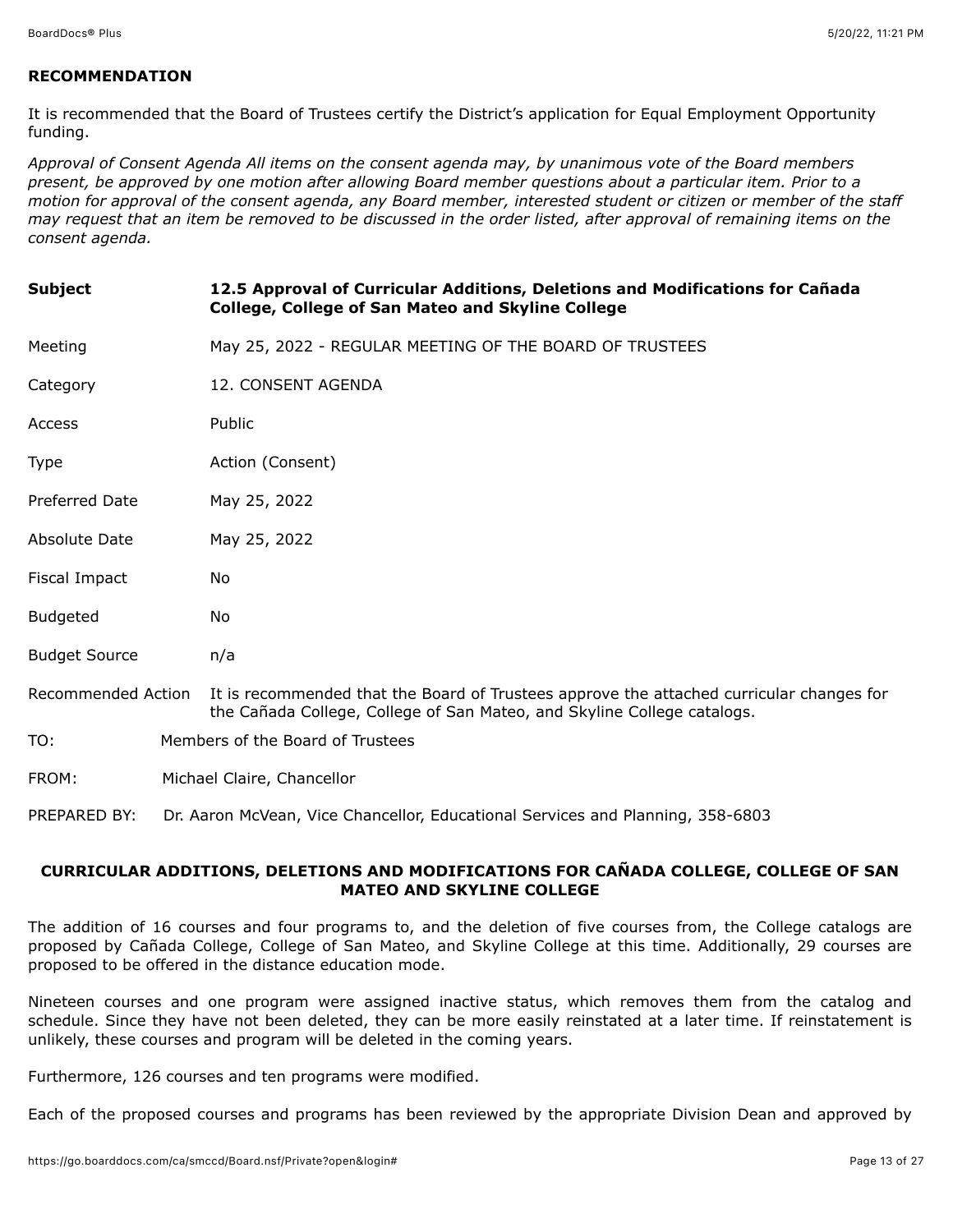the College Curriculum or Instruction Committee, acting on behalf of the local Academic Senate. In addition, the Academic Senate Presidents provide oversight with respect to the necessary role of the local Senates in the review and approval process. The rigor of the approval process assures that each new course has substance and integrity in relation to its discipline and that it fills a clear student need not being served by existing course offerings.

# **RECOMMENDATION**

It is recommended that the Board of Trustees approve the attached curricular changes for the Cañada College, College of San Mateo, and Skyline College catalogs.

| File Attachments                           |
|--------------------------------------------|
| Brd 05-25-22 Attachment A CAN.pdf (76 KB)  |
| Brd 05-25-22_Attachment B_CSM.pdf (106 KB) |
| Brd 05-25-22_Attachment C_SKY.pdf (142 KB) |

*Approval of Consent Agenda All items on the consent agenda may, by unanimous vote of the Board members present, be approved by one motion after allowing Board member questions about a particular item. Prior to a motion for approval of the consent agenda, any Board member, interested student or citizen or member of the staff may request that an item be removed to be discussed in the order listed, after approval of remaining items on the consent agenda.*

| Subject            | 12.6 Approval of Menlo Park Trade Incubator: Global Entrepreneurship Global<br>Entrepreneurship, Cañada College Menlo Park Continuing Education Certificate                                              |
|--------------------|----------------------------------------------------------------------------------------------------------------------------------------------------------------------------------------------------------|
| Meeting            | May 25, 2022 - REGULAR MEETING OF THE BOARD OF TRUSTEES                                                                                                                                                  |
| Category           | 12. CONSENT AGENDA                                                                                                                                                                                       |
| Access             | Public                                                                                                                                                                                                   |
| Type               | Action                                                                                                                                                                                                   |
| Recommended Action | It is recommended that the Board of Trustees approve the collaborative programming<br>between Cañada College and CCCE listed in this report.                                                             |
| TO:                | Members of the Board of Trustees                                                                                                                                                                         |
| FROM:              | Michael Claire, Chancellor                                                                                                                                                                               |
| PREPARED BY:       | Dr. Tammy Robinson, Vice President of Instruction, Cañada College<br>Julian Branch, Director of Workforce Development, Cañada College<br>Nicole Kelly, Regional Director of Global Trade, Cañada College |

### **APPROVAL OF MENLO PARK TRADE INCUBATOR: GLOBAL ENTREPRENEURSHIP GLOBAL ENTREPRENEURSHIP, CANADA COLLEGE MENLO PARK CONTINUING EDUCATION CERTIFICATE**

#### Program Summary

Cañada College, Workforce Development seeks to partner with Community, Continuing & Corporate Education (CCCE) to design and deliver a not-for-credit workforce program that meets the needs of the communities we serve by establishing a Trade Incubator that expands Business Owners into Global Entrepreneurship.

This program will train business owners to enter the international market place through a five-part trade course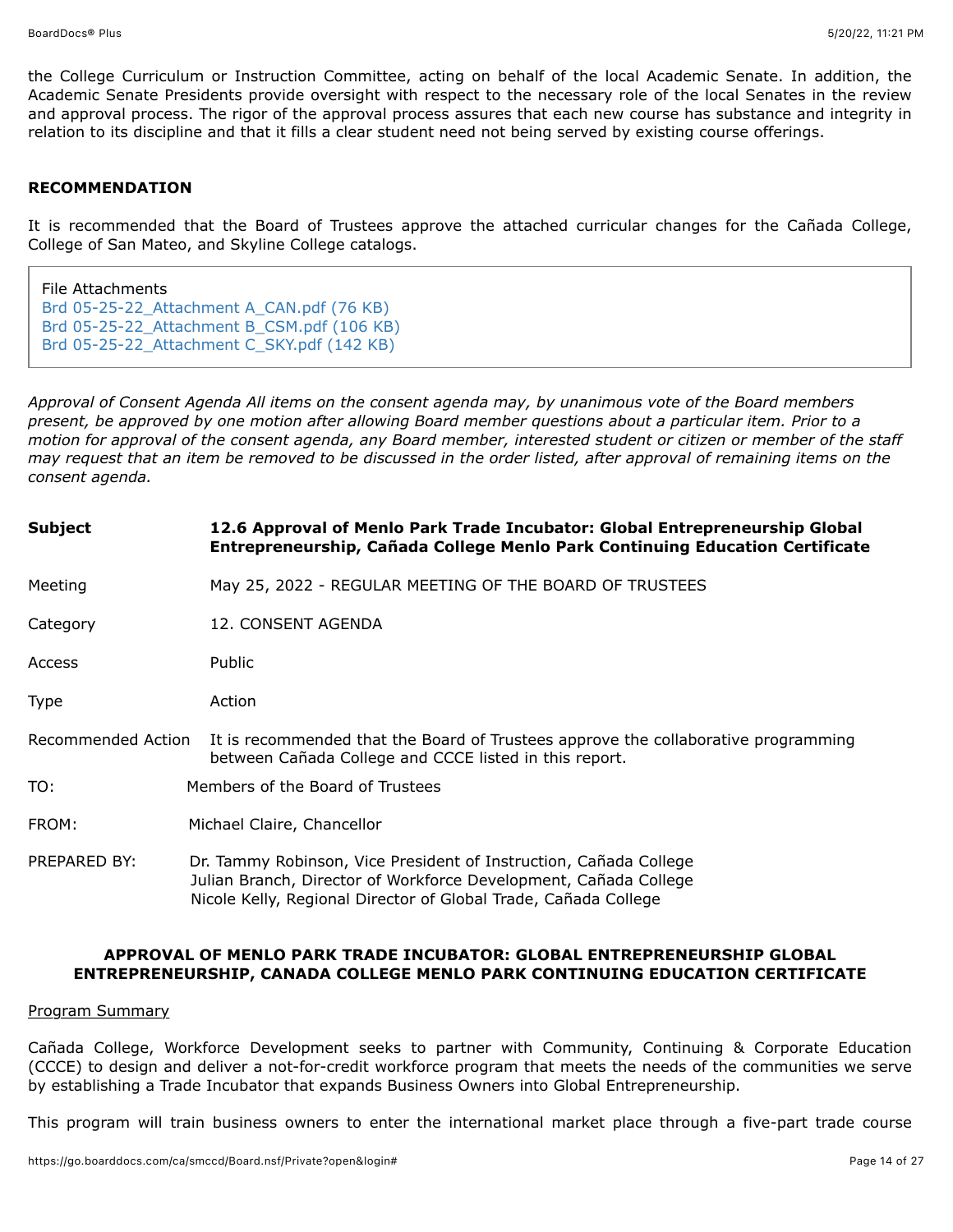taught be industry experts. By the end of the course, students will have completed an Export Plan which is needed to obtain comprehensive support from the U.S. Commercial Service. Several agencies assist entrepreneurs to expand their business internationally. Currently, there is a gap in service providing business owners with the essential elements they need to *enter* the international market place. Trade elements taught in the course will include eCommerce, Logistics & Supply Chain, Digital Marketing, Export Financing, and Regulations & Compliance. If approved, Cañada College would offer the program beginning August, 2, 2022 – November 29, 2022. The cost of the program would be \$299/student, with a goal of enrolling 25 students in the first cohort.

#### **RECOMMENDATION**

It is recommended that the Board of Trustees approve the collaborative programming between Cañada College and CCCE listed in this report.

# **Subject 12.7 Approval of Contract for Community, Continuing and Corporate Education Collaborative Second Programming Full Stack Developer Continuing Education Certificate in Partnership with Cañada College (Menlo Park Site)** Meeting **May 25, 2022 - REGULAR MEETING OF THE BOARD OF TRUSTEES** Category 12. CONSENT AGENDA Access Public Type **Action** (Consent)

*Approval of Consent Agenda All items on the consent agenda may, by unanimous vote of the Board members present, be approved by one motion after allowing Board member questions about a particular item. Prior to a motion for approval of the consent agenda, any Board member, interested student or citizen or member of the staff may request that an item be removed to be discussed in the order listed, after approval of remaining items on the consent agenda.*

# **13. OTHER RECOMMENDATIONS**

| <b>Subject</b> | 13.1 Approval of Service Award for 2021-2022 Student Trustee Ashley Garcia (5<br>$min.$ )                                                                           |
|----------------|---------------------------------------------------------------------------------------------------------------------------------------------------------------------|
| Meeting        | May 25, 2022 - REGULAR MEETING OF THE BOARD OF TRUSTEES                                                                                                             |
| Category       | 13. OTHER RECOMMENDATIONS                                                                                                                                           |
| Access         | Public                                                                                                                                                              |
| <b>Type</b>    | Action                                                                                                                                                              |
|                | Recommended Action It is recommended that the Board authorize payment of a service award to Student<br>Trustee Ashley Garcia, in accordance with Board Policy 1.05. |
| TO:            | Members of the Board of Trustees                                                                                                                                    |
| FROM:          | Michael Claire, Chancellor                                                                                                                                          |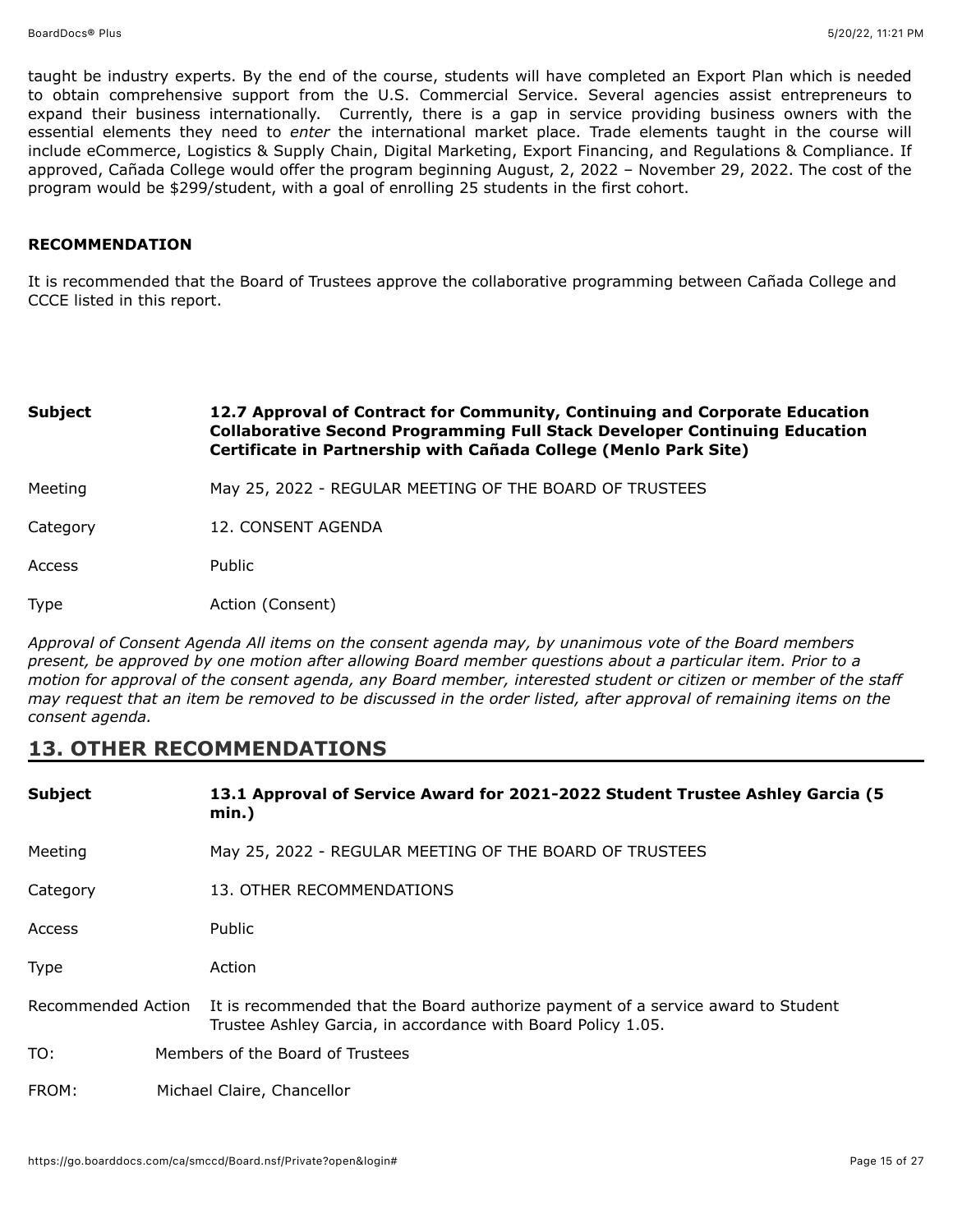PREPARED BY: Mitchell Bailey, Vice Chancellor/Chief of Staff

### **APPROVAL OF SERVICE AWARD FOR 2021-2022 STUDENT TRUSTEE ASHLEY GARCIA**

Currently, the Student Trustee earns a maximum of \$438 per month for serving as Trustee. Prior to February 2022, when the Board received a compensation increase, the Student Trustee earned a maximum of \$417 per month. The Student Trustee is eligible, at the Board's discretion, for a service award if they have fulfilled the duties of the position for a 12-month period, in an amount equal to the total already earned during their 12-month term.

Student Trustee Ashley Garcia has served as Student Trustee for the past 12 months and has fulfilled all requirements of the office as specified in the Education Code and Board Policies.

#### **RECOMMENDATION**

It is recommended that the Board authorize payment of a service award to Student Trustee Ashley Garcia, in accordance with Board Policy 1.05, as described above.

| <b>Subject</b>     | 13.2 Reappointment of Member to the District's Citizens' Bond Oversight<br>Committee (5 min.)                                      |
|--------------------|------------------------------------------------------------------------------------------------------------------------------------|
| Meeting            | May 25, 2022 - REGULAR MEETING OF THE BOARD OF TRUSTEES                                                                            |
| Category           | 13. OTHER RECOMMENDATIONS                                                                                                          |
| Access             | Public                                                                                                                             |
| <b>Type</b>        | Action                                                                                                                             |
| Fiscal Impact      | No.                                                                                                                                |
| Recommended Action | It is recommended that the Board of Trustees reappoint Rosanne Foust to the Bond<br>Oversight Committee for a third two-year term. |
| TO:                | Members of the Board of Trustees                                                                                                   |
| FROM:              | Michael Claire, Chancellor                                                                                                         |
| PREPARED BY:       | Mitchell Bailey, Vice Chancellor/Chief of Staff                                                                                    |

#### **REAPPOINTMENT OF MEMBER TO THE DISTRICT'S BOND OVERSIGHT COMMITTEE**

The Board of Trustees makes appointments of members to the District's Bond Oversight Committee. The Committee is charged with the responsibility to assure voters that bond proceeds are expended only for construction, reconstruction, rehabilitation or replacement of College facilities in compliance with the ballot language approved by voters, and that no funds are used for teacher or administrator salaries or other operating expenses.

At this time, one member of the committee, Rosanne Foust, is eligible for re-appointment to a third two-year term. Ms. Foust currently serves as the Committee's vice chair and holds the seat designated for a representative of the business community.

Ms. Foust serves as President and CEO of the San Mateo County Economic Development Association (SAMCEDA). Prior to SAMCEDA, she maintained a 20-year career with Alsace Development International USA, Inc, serving as executive vice president and treasurer. Ms. Foust served the City of Redwood City as Councilmember from 2003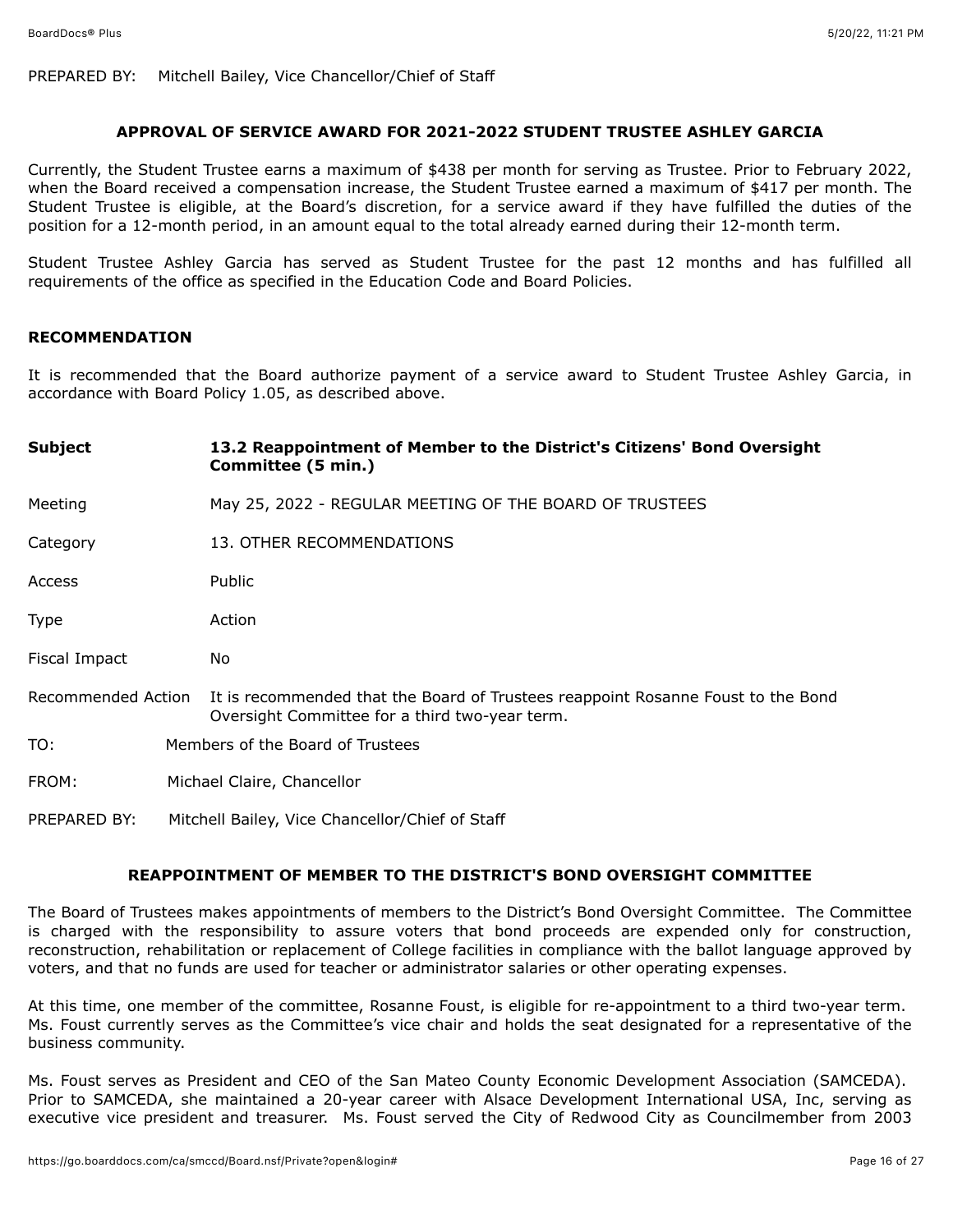through 2015, and as Mayor from 2007 – 2009. She serves on the boards of the Bay Area Council Economic Institute, First Five San Mateo County, NOVA-Workforce Investment Board, the Redwood City Improvement Association, Peninsula Television, Casa de Redwood (senior affordable housing complex), and Chamber San Mateo County. Additionally, Ms. Foust also served on the boards of the San Mateo County Transportation Authority for ten years, five as Chair and seven years on the San Francisco Bay Restoration Authority.

#### **RECOMMENDATION**

It is recommended that the Board of Trustees reappoint Rosanne Foust to the Bond Oversight Committee for a third two-year term.

| <b>Subject</b>     | 13.3 Approval of Recommendation to Suspend Student Health Fees for the<br>2022/23 Academic Year (5 min.)                                                                                                                                                    |
|--------------------|-------------------------------------------------------------------------------------------------------------------------------------------------------------------------------------------------------------------------------------------------------------|
| Meeting            | May 25, 2022 - REGULAR MEETING OF THE BOARD OF TRUSTEES                                                                                                                                                                                                     |
| Category           | 13. OTHER RECOMMENDATIONS                                                                                                                                                                                                                                   |
| Access             | Public                                                                                                                                                                                                                                                      |
| Type               | Action                                                                                                                                                                                                                                                      |
| Preferred Date     | May 25, 2022                                                                                                                                                                                                                                                |
| Absolute Date      | May 25, 2022                                                                                                                                                                                                                                                |
| Fiscal Impact      | Yes                                                                                                                                                                                                                                                         |
| Recommended Action | It is recommended that the Board of Trustees approve suspending Board Policy 8.70<br>Section 3(e) for the academic year 2022-2023 (student health fees), with the reduction in<br>revenue backfilled from funding earmarked for Board-directed initiatives. |
| TO:                | Members of the Board of Trustees                                                                                                                                                                                                                            |
| FROM:              | Michael Claire, Chancellor                                                                                                                                                                                                                                  |
| PREPARED BY:       | Richard Storti, Executive Vice Chancellor of Administrative Services                                                                                                                                                                                        |

### **APPROVAL OF RECOMMENDATION TO SUSPEND STUDENT HEALTH FEES FOR THE 2022/23 ACADEMIC YEAR**

While student health fees provide resources that partially offset the cost of health services for the District, it is realized that those health fees can create a financial barrier for students. At its meeting of March 23, 2022, the Board of Trustees gave staff direction to review various types of student fees and make recommendations to the Board about the elimination or reduction of those fees, where practical, to support the District's *Free College* initiative and to broadly support student access and success. Staff provided an informational report to the Board of Trustees at its April 27, 2022 meeting covering health fees and the projected annual financial impact of eliminating health fees. The net financial impact of suspending health fees is projected to range from \$700K to \$770K for one academic year. Based on the feedback from the Board at that meeting, staff is recommending suspending the collection of student health fees for the 2022-2023 academic year.

### **RECOMMENDATION**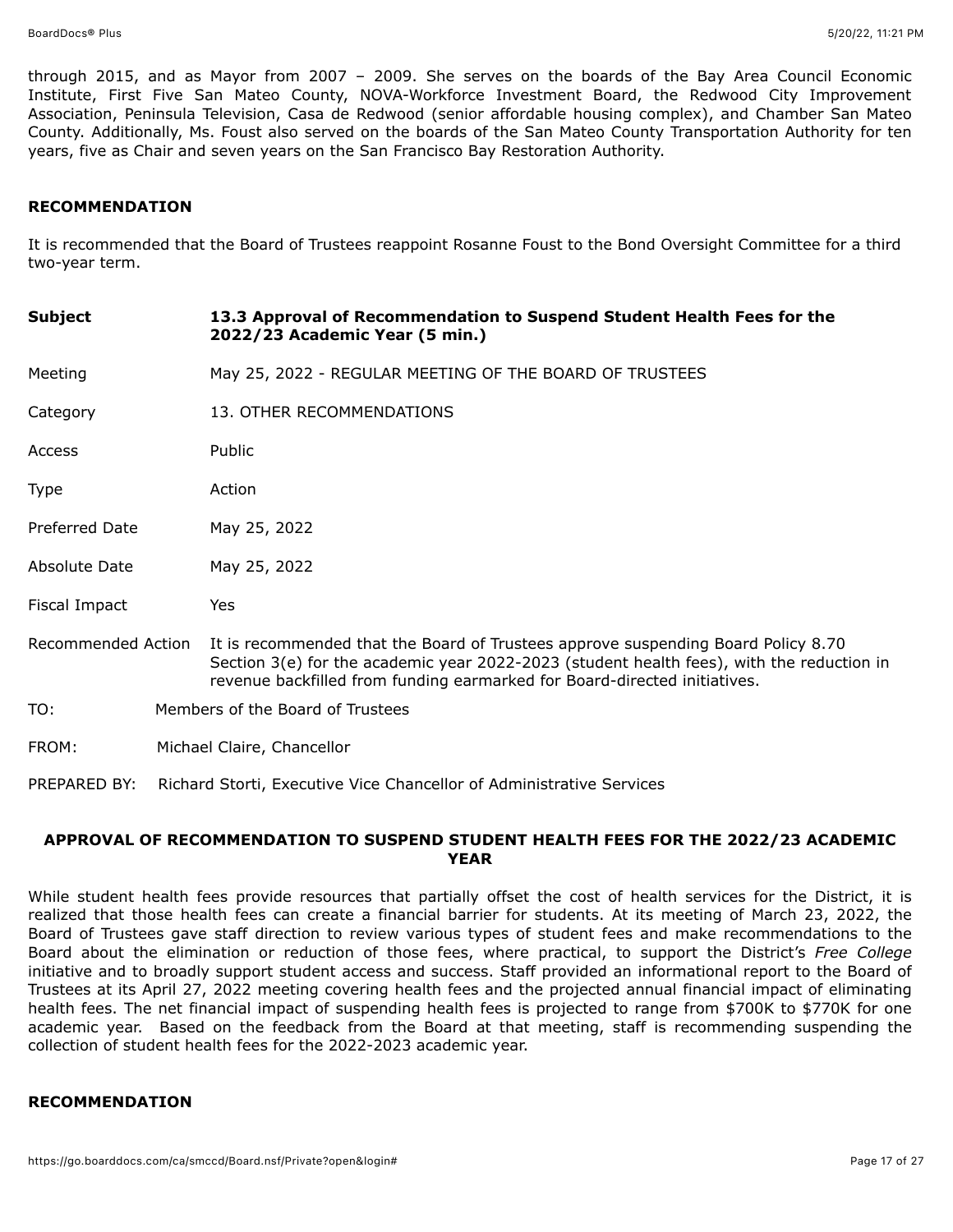It is recommended that the Board of Trustees approve suspending Board Policy 8.70 Section 3(e) for the academic year 2022-2023 (student health fees), with the reduction in revenue backfilled from funding earmarked for Boarddirected initiatives.

| <b>Subject</b>     | 13.4 Approval of Recommendation to Suspend Parking Fees and Parking Permit-<br>Related Citations for the 2022/23 Academic Year (5 min.)                                                                                                                                                           |  |
|--------------------|---------------------------------------------------------------------------------------------------------------------------------------------------------------------------------------------------------------------------------------------------------------------------------------------------|--|
| Meeting            | May 25, 2022 - REGULAR MEETING OF THE BOARD OF TRUSTEES                                                                                                                                                                                                                                           |  |
| Category           | 13. OTHER RECOMMENDATIONS                                                                                                                                                                                                                                                                         |  |
| Access             | Public                                                                                                                                                                                                                                                                                            |  |
| Type               | Action                                                                                                                                                                                                                                                                                            |  |
| Preferred Date     | May 25, 2022                                                                                                                                                                                                                                                                                      |  |
| Absolute Date      | May 25, 2022                                                                                                                                                                                                                                                                                      |  |
| Fiscal Impact      | Yes                                                                                                                                                                                                                                                                                               |  |
| Recommended Action | It is recommended that the Board of Trustees approve suspending Board Policy 8.70<br>Section 3(g) for academic year 2022-2023 (student parking fees and parking permit-<br>related citations), with the reduction in revenue backfilled from funding earmarked for<br>Board-directed initiatives. |  |
| TO:                | Members of the Board of Trustees                                                                                                                                                                                                                                                                  |  |
| FROM:              | Michael Claire, Chancellor                                                                                                                                                                                                                                                                        |  |
| PREPARED BY:       | Richard Storti, Executive Vice Chancellor of Administrative Services                                                                                                                                                                                                                              |  |

### **APPROVAL OF RECOMMENDATION TO SUSPEND PARKING FEES AND PARKING PERMIT-RELATED CITATIONS FOR THE 2022/23 ACADEMIC YEAR**

While student parking fees provide resources that partially offset the cost of parking-related expenses for the District, it is realized that those parking fees can create a financial barrier for students. At its meeting of March 23, 2022, the Board of Trustees gave staff direction to review various types of student fees and make recommendations to the Board about the elimination or reduction of those fees, where practical, to support the District's *Free College* initiative and to broadly support student access and success. Staff provided an informational report to the Board of Trustees at its April 27, 2022 meeting covering parking fees and the projected annual financial impact of eliminating parking fees and parking permit-related citations. The net financial impact of suspending parking fees and parking permit related citations is projected to range from \$1.1 to \$1.4 million for one academic year. Based on the feedback from the Board at that meeting, staff is recommending suspending the collection of parking fees and the issuance of any parking permit-related citations for the 2022-2023 academic year.

#### **RECOMENDATION**

It is recommended that the Board of Trustees approve suspending Board Policy 8.70 Section 3(g) for academic year 2022-2023 (student parking fees and parking permit-related citations), with the reduction in revenue backfilled from funding earmarked for Board-directed initiatives.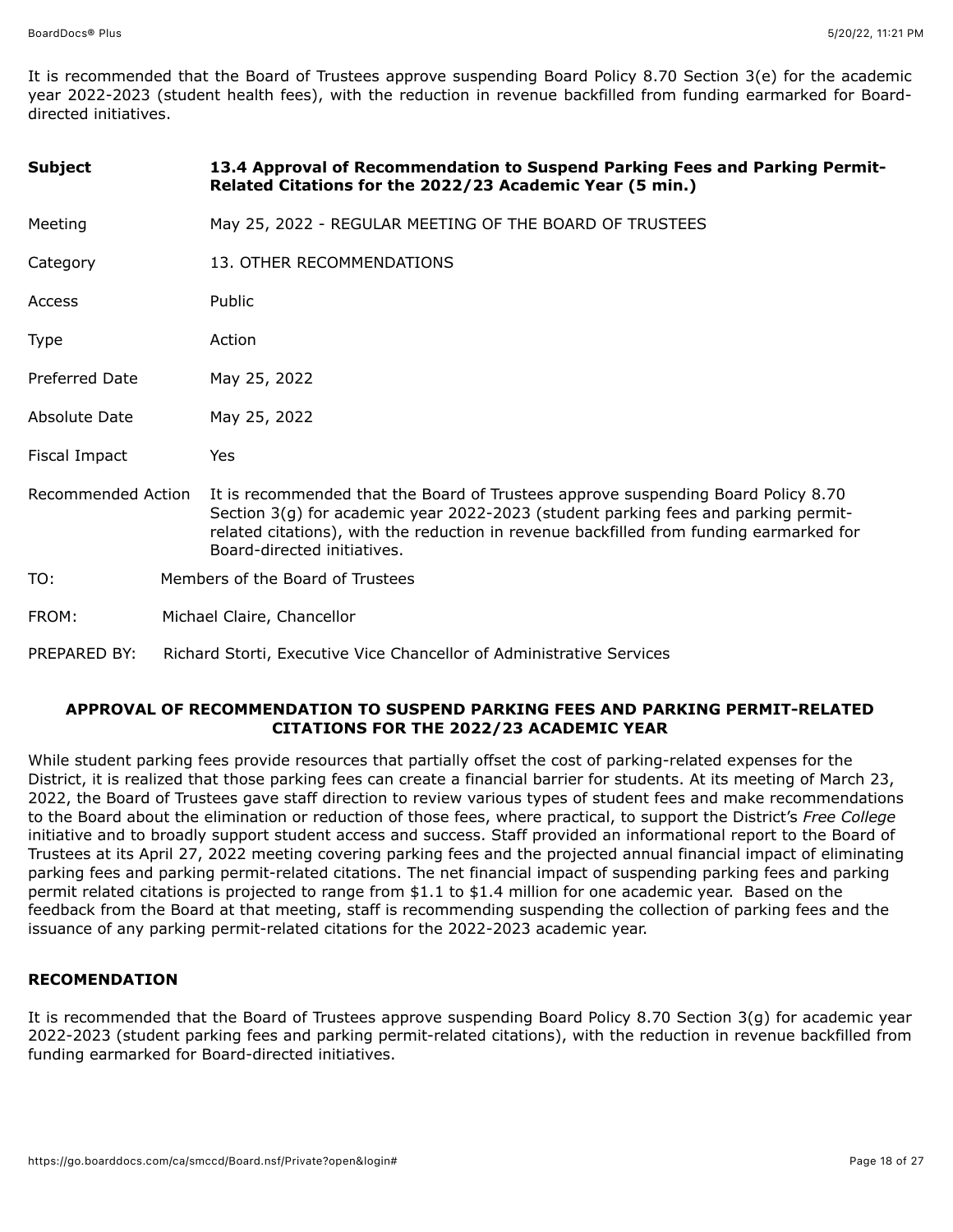| <b>Subject</b>        | 13.5 Authorization to Execute a Lease Agreement for the College of San Mateo<br><b>Education Facility in Half Moon Bay</b>                                                                                                                                               |
|-----------------------|--------------------------------------------------------------------------------------------------------------------------------------------------------------------------------------------------------------------------------------------------------------------------|
| Meeting               | May 25, 2022 - REGULAR MEETING OF THE BOARD OF TRUSTEES                                                                                                                                                                                                                  |
| Category              | 13. OTHER RECOMMENDATIONS                                                                                                                                                                                                                                                |
| Access                | Public                                                                                                                                                                                                                                                                   |
| <b>Type</b>           | Action (Consent)                                                                                                                                                                                                                                                         |
| <b>Preferred Date</b> | May 25, 2022                                                                                                                                                                                                                                                             |
| Absolute Date         | May 25, 2022                                                                                                                                                                                                                                                             |
| <b>Budgeted</b>       | <b>Yes</b>                                                                                                                                                                                                                                                               |
| Recommended Action    | It is recommended that the Board of Trustees authorize the Chancellor, or his designee, to<br>negotiate a full-service lease for space at 650 Mill Street, Half Moon Bay, CA, with a final<br>agreement to be presented to the Board for its consideration and approval. |
| TO:                   | Members of the Board of Trustees                                                                                                                                                                                                                                         |
| FROM:                 | Michael Claire, Chancellor                                                                                                                                                                                                                                               |
| PREPARED BY:          | Dr. Jennifer Taylor-Mendoza, President, College of San Mateo<br>Dr. Micaela Ochoa, Vice President, Administrative Services                                                                                                                                               |

# **AUTHORIZATION TO ENTER INTO NEGOTIATIONS FOR A LEASE AGREEMENT FOR A COLLEGE OF SAN MATEO EDUCATION FACILITY IN HALF MOON BAY**

At its meeting of April 27, 2022, the Board of Trustees received an overview of College of San Mateo's Coast to College Education Plan (Board Report 22-4-13.1). As part of the report, College administration discussed the potential of a lease agreement for a Coastside Education facility, and the Trustees provided direction for the CSM administration to proceed with pursuing a lease agreement for a CSM education facility in Half Moon Bay.

The administration has identified a 2,025 square feet facility that is currently under construction at 650 Mill Street, Half Moon Bay, CA. The new construction is expected to be completed in 2023, and would provide two spaces totaling 2,029 square feet. For programming, there would be one classroom at approximately 30–35 seats. Key support services would include student-onboarding, registration, counseling, orientation, tutoring, and financial aid. The space may include three multi-use administrative offices, a reception area, lounge area, kitchenette, and workshop meeting space.

Upon CSM's potential occupancy in 2023, it is planned that the Coastside Education facility at 650 Mill Street would include improvements (TI) of a classroom with infrastructure for HyFlex technology, a conference room with infrastructure for HyFlex technology, three offices, reception/waiting area, and other common space amenities (restroom, kitchenette, storage).

### **RECOMMENDATION**

It is recommended that the Board of Trustees authorize the Chancellor, or his designee, to negotiate a full-service lease for space at 650 Mill Street, Half Moon Bay, CA, with a final agreement to be presented to the Board for its consideration and approval.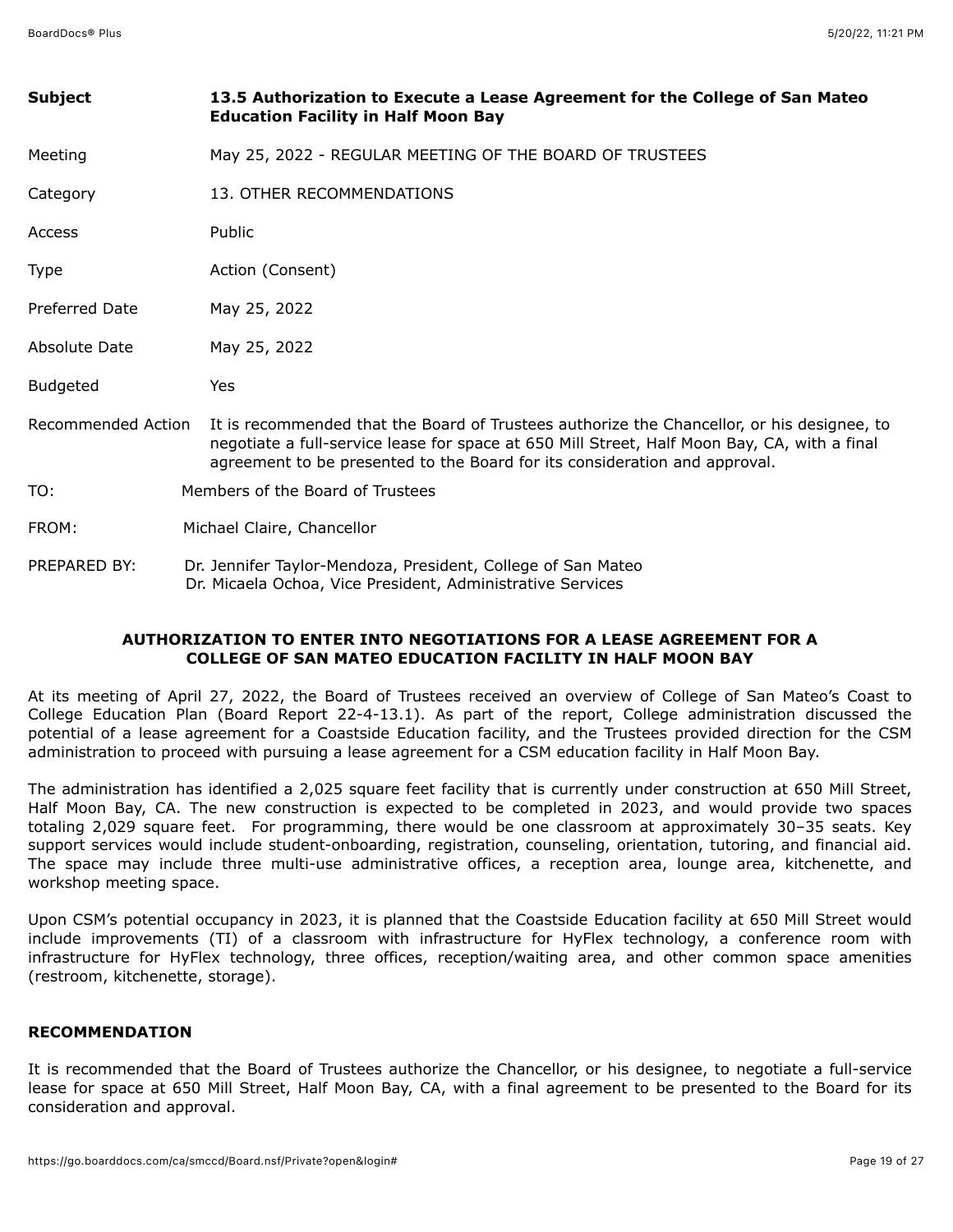*Approval of Consent Agenda All items on the consent agenda may, by unanimous vote of the Board members present, be approved by one motion after allowing Board member questions about a particular item. Prior to a motion for approval of the consent agenda, any Board member, interested student or citizen or member of the staff may request that an item be removed to be discussed in the order listed, after approval of remaining items on the consent agenda.*

| <b>Subject</b>     | 13.6 Adoption of Facial Covering Requirement Framework (20 min.)                                                                                                                                                                                                                                                                                                                                                                                                                                                                                                                                                                          |
|--------------------|-------------------------------------------------------------------------------------------------------------------------------------------------------------------------------------------------------------------------------------------------------------------------------------------------------------------------------------------------------------------------------------------------------------------------------------------------------------------------------------------------------------------------------------------------------------------------------------------------------------------------------------------|
| Meeting            | May 25, 2022 - REGULAR MEETING OF THE BOARD OF TRUSTEES                                                                                                                                                                                                                                                                                                                                                                                                                                                                                                                                                                                   |
| Category           | 13. OTHER RECOMMENDATIONS                                                                                                                                                                                                                                                                                                                                                                                                                                                                                                                                                                                                                 |
| <b>Access</b>      | <b>Public</b>                                                                                                                                                                                                                                                                                                                                                                                                                                                                                                                                                                                                                             |
| Type               | Action                                                                                                                                                                                                                                                                                                                                                                                                                                                                                                                                                                                                                                    |
| Recommended Action | It is recommended that the Board of Trustees modify the current face covering procedure<br>so that the use of face coverings for indoor spaces align with San Mateo County Health<br>Department and California Department of Public Health recommendations. This means<br>that the use of face coverings would be recommended, or strongly recommended, but not<br>required for all students, employees, and visitors regardless of vaccination status. In the<br>case of a high COVID community level as defined by the CDC, it is recommended that the<br>use of face coverings be mandatory for all students, employees, and visitors. |
| TO:                | Members of the Board of Trustees                                                                                                                                                                                                                                                                                                                                                                                                                                                                                                                                                                                                          |

FROM: Michael Claire, Chancellor

### **ADOPTION OF FACIAL COVERING REQUIREMENT FRAMEWORK**

At its meeting of April 27, 2022, staff requested direction from the Board concerning a process for modifying the District face covering requirement. Staff suggested aligning the District's facial covering requirements with the guidance of San Mateo County Health Department and California Department of Public Health. As such, the Board directed staff to bring forward a recommendation at this meeting.

Attached is a full report making and supporting the recommendation.

### **RECOMMENDATION**

It is recommended that the Board of Trustees modify the current face covering procedure so that the use of face coverings for indoor spaces align with San Mateo County Health Department and California Department of Public Health recommendations. This means that the use of face coverings would be recommended, or strongly recommended, but not required for all students, employees, and visitors regardless of vaccination status. In the case of a high COVID community level as defined by the CDC, it is recommended that the use of face coverings be mandatory for all students, employees, and visitors.

File Attachments [Facial Coverings Requirement Framework Report.pdf \(202 KB\)](https://go.boarddocs.com/ca/smccd/Board.nsf/files/CELTRQ78A817/$file/Facial%20Coverings%20Requirement%20Framework%20Report.pdf)

# **14. INFORMATIONAL REPORTS**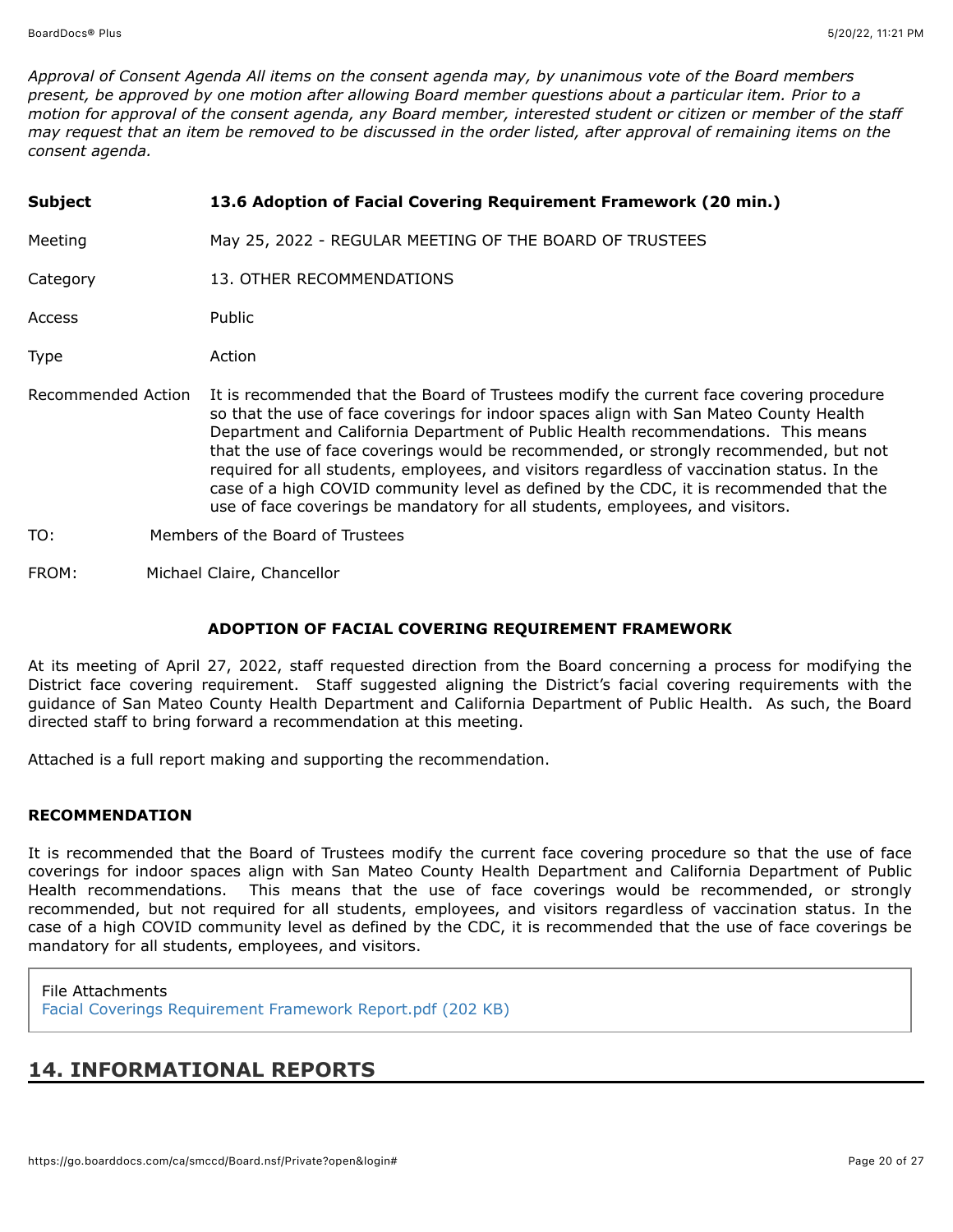| <b>Subject</b> | 14.1 Framework for Reviewing and Revising COVID-19 Policies, Practices and<br>Protocols (10 min.) |
|----------------|---------------------------------------------------------------------------------------------------|
| Meeting        | May 25, 2022 - REGULAR MEETING OF THE BOARD OF TRUSTEES                                           |
| Category       | 14. INFORMATIONAL REPORTS                                                                         |
| Access         | Public                                                                                            |
| Type           | <b>Discussion</b>                                                                                 |
| TO:            | Members of the Board of Trustees                                                                  |
| FROM:          | Michael Claire, Chancellor                                                                        |

### **FRAMEWORK FOR REVIEWING AND REVISING COVID-19 POLICIES, PRACTICES AND PROTOCOLS**

The District has developed a comprehensive COVID-19 Prevention Plan in response to the pandemic. A copy of the plan can be found at [SMCCCD COVID Plan.](https://smccd.edu/return-to-campus/docs/SMCCCDWritten%20COVID%2019%20Prevention%20Program%20030722.pdf) This plan has been shared with the Board on several occasions and was last updated in March 2022 to reflect changes in external regulations. In addition, the Board approved *Board Policy 2.90: COVID-19 Vaccination Requirement* in July 2021; the policy was updated in November 2021.

Many of the standard operating procedures in the COVID-19 Prevention Plan, as well as the Board Policy 2.90, were developed and implemented in response to an emergency situation at the very height of the pandemic. We are now at the point where most experts agree that our community can expect COVID surges at various points in the year, followed by periods of low COVID activity.

As we all learn more about COVID, COVID transmission, vaccine efficacy, treatment options, and general risk it is clear that our District must continue to make adjustments to its COVID Prevention Plan and strike a reasonable balance between keeping people safe, and ensuring equitable access to our facilities.

The administration is recommending a comprehensive review of the COVID Prevention Plan, and a review of Board Policy 2.90 as the District and colleges prepare for the 2022/2023 Academic Year. The administration plans to conduct a comprehensive review of the plan, present recommendations to the Health and Safety Committees at each college, and make specific recommendations to the Board early in the Fall 2022 semester.

We have transitioned out of an emergency situation to an environment where COVID will be with us for the remainder of our lives. The District must continue to assess its plans, policies, procedures, and practices to reflect this reality.

| <b>Subject</b> | 14.2 Discussion of and Direction for Employee Housing Program (20 min.) |
|----------------|-------------------------------------------------------------------------|
| Meeting        | May 25, 2022 - REGULAR MEETING OF THE BOARD OF TRUSTEES                 |
| Category       | 14. INFORMATIONAL REPORTS                                               |
| Access         | <b>Public</b>                                                           |
| Type           | <b>Discussion</b>                                                       |
| TO:            | Members of the Board of Trustees                                        |
| FROM:          | Michael Claire, Chancellor                                              |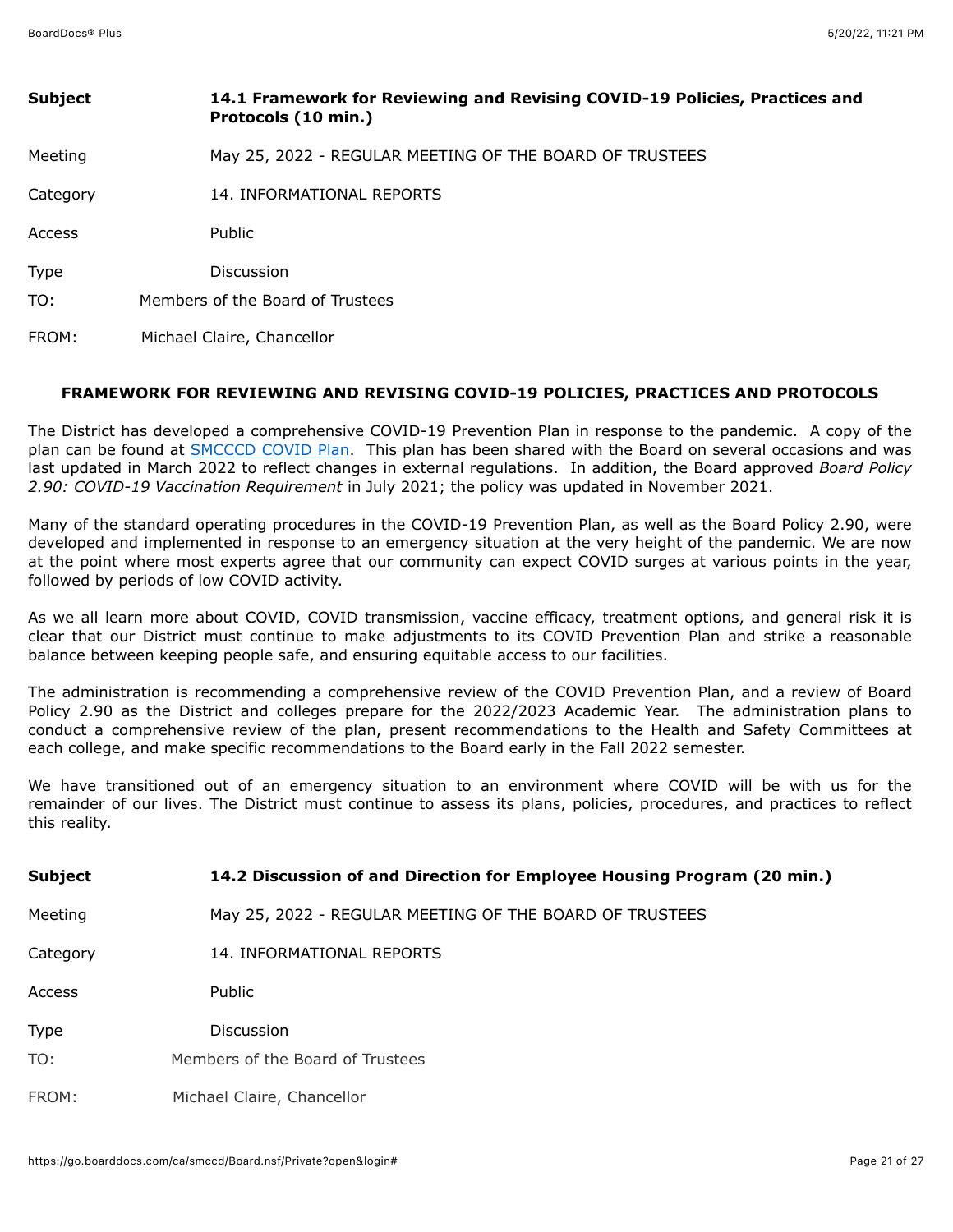PREPARED BY: Mitchell Bailey, Vice Chancellor/Chief of Staff

## **DISCUSSION OF AND DIRECTION FOR EMPLOYEE HOUSING PROGRAM**

In 2004, the District worked to establish the San Mateo County Colleges Education Housing Corporation, an IRS designated 501(c)(3) organization affiliated with the District for the purposes of managing the District's employee affordable housing program. The Housing Corporation was formed to create an arms-length relationship from the District and to provide independence from the employee-employer relationship and a tenant-landlord relationship.

The Housing Corporation is governed by a board of directors appointed by the District Board of Trustees. The Board of Directors is comprised of two trustees from the District Board of Trustees, a representative recommended by the District Academic Senate, a representative recommended by CSEA and outside professionals with knowledge and expertise in property management, housing, finance, law, etc. The Housing Board meets quarterly and is responsible for the general management and oversight of the District's employee housing assets and sets policies relating to rents, occupancy, eligibility, and the general use and maintenance of the assets, and provides for the general operation of the employee housing program.

The District's employee housing program assets currently include:

- **College Vista,** located on the College of San Mateo campus, is a two and three-story complex with 44 units. This complex opened in 2005.
- **Cañada Vista,** located at Cañada College, consists of two three-story residential buildings with 60 units. This complex opened in 2011.
- **College Ridge** at Skyline College, which has 30 units, is in the final construction phase and will be opening in late summer 2022.

Residents are eligible to live in the complexes for up to seven years and are charged affordable, below-market rental rates to allow for residents to save money to put toward a down payment for a home or for future housing needs.

At recent Housing Corporation Board of Directors meetings, the Board has asked that consideration and guidance be given by the District's Board of Trustees, including in the following areas:

- Understanding/clarifying the purpose of the employee housing program. After 17 years of operations, and the turnover of District Board of Trustees members and Housing Board of Directors members, views, perspectives, perceptions and understandings as to the program may have evolved and/or shifted. The Housing Board is interested in clarity on the Board of Trustees' view as to the purpose of the employee housing program in the current context.
- Understanding the vision of the District in constructing (or acquiring) additional employee housing complexes. With the addition of College Ridge, the employee housing program will have 134 units of housing to offer to employees. However, there are nearly 250 employees on the waitlist for units.
- Understanding the vision for affordability as it pertains to the setting of rental rates. Current rates are less than 50% of market rate. As the Housing Board works to set and adjust rental rates for units, they are interested in the perspective of the Board of Trustees as to perimeters as to how high or low those rates should be.

It is asked that the Board of Trustees consider and discuss the items referenced above.

As further context, attached to this report is a summary presentation of the Employee Housing Program and the items on which the Housing Board is asking for guidance. Also attached as reference is a recent article from the San Mateo Daily Journal regarding recent rental rate activity.

File Attachments [Employee Housing Discussion - Board Presentation.pdf \(1,044 KB\)](https://go.boarddocs.com/ca/smccd/Board.nsf/files/CEL2FJ01F9A0/$file/Employee%20Housing%20Discussion%20-%20Board%20Presentation.pdf) [Article from San Mateo Daily Journal.pdf \(171 KB\)](https://go.boarddocs.com/ca/smccd/Board.nsf/files/CEL2FU0205AF/$file/Article%20from%20San%20Mateo%20Daily%20Journal.pdf)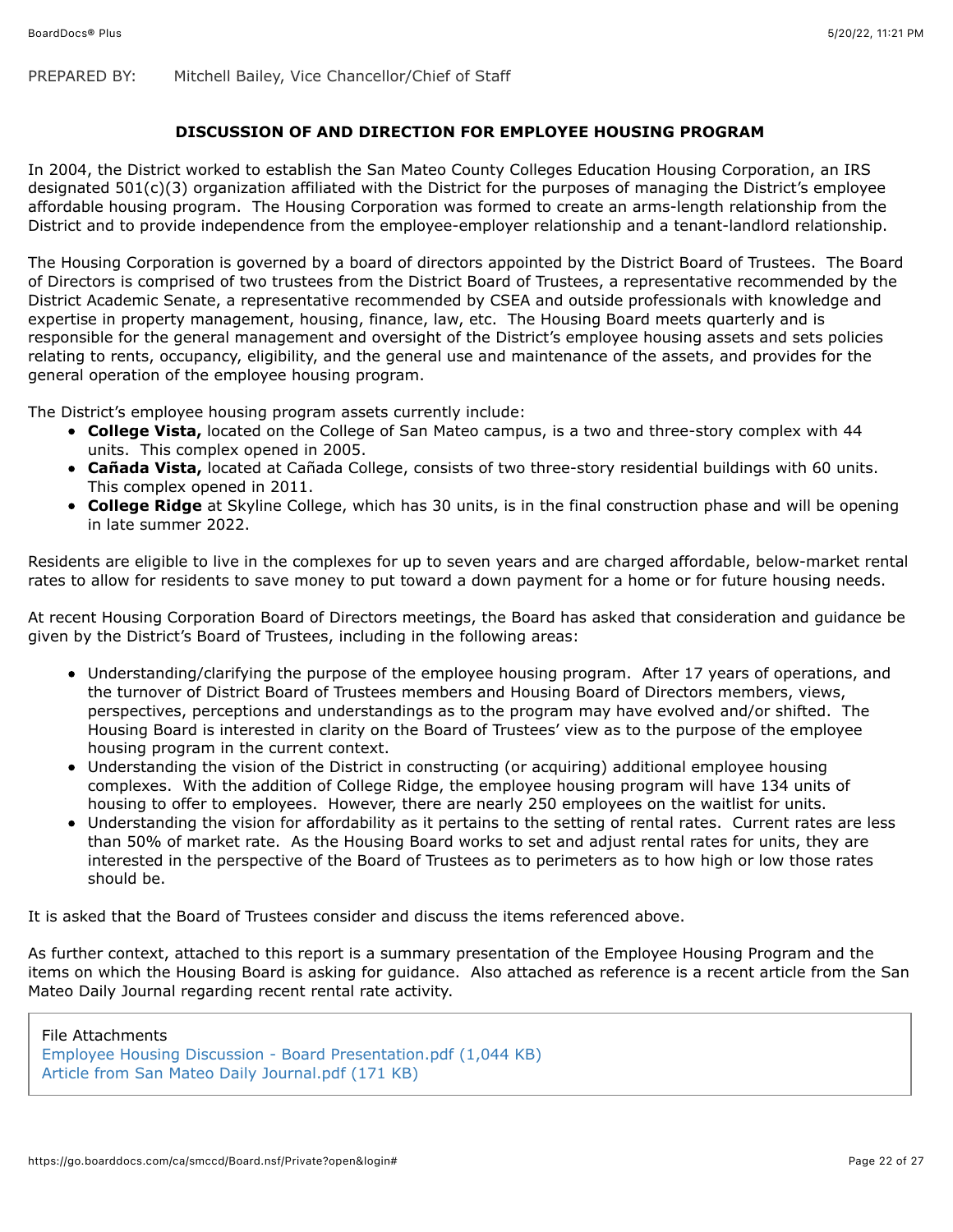| <b>Subject</b> | 14.3 Discussion of Potential Housing Partnership Opportunities |
|----------------|----------------------------------------------------------------|
| Meeting        | May 25, 2022 - REGULAR MEETING OF THE BOARD OF TRUSTEES        |
| Category       | 14. INFORMATIONAL REPORTS                                      |
| Access         | Public                                                         |
| <b>Type</b>    | <b>Discussion</b>                                              |
| TO:            | Members of the Board of Trustees                               |
| FROM:          | Michael Claire, Chancellor                                     |
| PREPARED BY:   | Mitchell Bailey, Vice Chancellor/Chief of Staff                |

### **DISCUSSION OF POTENTIAL HOUSING PARTNERSHIP OPPORTUNITIES**

Recently, the District was approached by a developer doing work in Redwood City regarding partnering with the District at Cañada College to provide substantial funding for the development of housing. Staff will provide an update to the Board on this discussion and outline advantages and challenges in engaging in such a partnership.

| <b>Subject</b> | 14.4 Update on FY 2022-2023 Tentative District Budget Development for the<br><b>Unrestricted General Fund (15 min.)</b> |
|----------------|-------------------------------------------------------------------------------------------------------------------------|
| Meeting        | May 25, 2022 - REGULAR MEETING OF THE BOARD OF TRUSTEES                                                                 |
| Category       | 14. INFORMATIONAL REPORTS                                                                                               |
| Access         | Public                                                                                                                  |
| Type           | Discussion, Informational                                                                                               |
| TO:            | Members of the Board of Trustees                                                                                        |
| FROM:          | Michael Claire, Chancellor                                                                                              |
| PREPARED BY:   | Richard Storti, Executive Vice Chancellor of Administrative Services<br>Bernata Slater, Chief Financial Officer         |

### **Update on FY 2022-2023 Tentative District Budget Development for the Unrestricted General Fund**

Staff will provide an update on the District Budget for FY 2022-23 and review assumptions used in preparation of 2022-23 Tentative Budget, which will be presented to the Board of Trustees for adoption at their meeting of June 22, 2022. A summary is attached to this report.

File Attachments [Budget Update 2022-23.pdf \(314 KB\)](https://go.boarddocs.com/ca/smccd/Board.nsf/files/CEL28U00FEB8/$file/Budget%20Update%202022-23.pdf) [Budget Update 2022-23 Presentation.pdf \(1,131 KB\)](https://go.boarddocs.com/ca/smccd/Board.nsf/files/CEL28X01024F/$file/Budget%20Update%202022-23%20Presentation.pdf)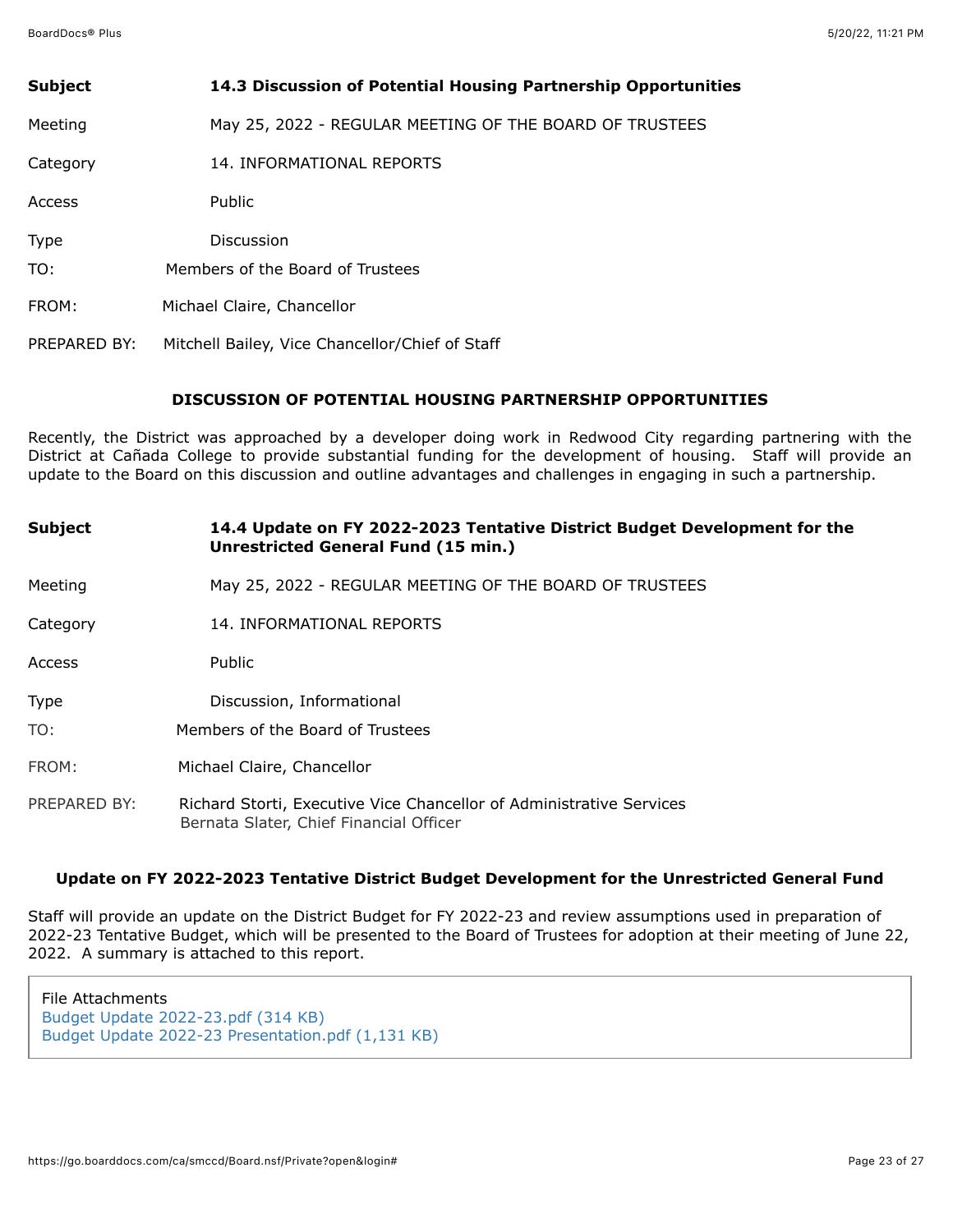| <b>Subject</b> | 14.5 Update on the Recruitment of a Performance Auditor/Policy Analyst (10<br>$min.$ ) |
|----------------|----------------------------------------------------------------------------------------|
| Meeting        | May 25, 2022 - REGULAR MEETING OF THE BOARD OF TRUSTEES                                |
| Category       | 14. INFORMATIONAL REPORTS                                                              |
| Access         | Public                                                                                 |
| Type           | Discussion                                                                             |
| TO:            | Members of the Board of Trustees                                                       |
| FROM:          | Michael Claire, Chancellor                                                             |
| PREPARED BY:   | Richard Storti, Executive Vice Chancellor of Administrative Services                   |

## **UPDATE ON THE RECRUITMENT OF A PERFORMANCE AUDITOR/POLICY ANALYST**

At its meeting of May 11, 2022, the Board of Trustees gave staff direction to provide an update on the recruitment of a Performance Auditor / Policy Analyst position.

As background, the Board of Trustees approved the addition of a new position, Performance Auditor / Policy Analyst, to proactively assist the Board of Trustees and Chancellor in identifying strengths and weaknesses in various District programs, identifying best practices for the Board of Trustees to consider, including correcting shortcomings in District practices and programs. The Performance Auditor is a public policy professional who provides independent review and analysis of various college and/or District programs and procedures, and who develops findings and recommendations for review by the Board of Trustees and Chancellor.

After an initial recruitment resulted in a failed search, the Board of Trustees directed staff to engage a professional search firm to assist with recruitment efforts and to help ensure a diverse pool of qualified candidates. Staff requested and received proposals from three firms as noted below.

| Firm                | Fee      | <b>Suggested Timeline</b> |  |
|---------------------|----------|---------------------------|--|
| Management Partners | \$25,900 | 4 months                  |  |
| CCSS                | \$28,000 | 3 months                  |  |
| Isaacson Miller     | \$60,000 | 5-6 months                |  |

After meeting with representatives from each firm and reviewing the proposals, staff intends to engage CCSS with the below search timeline.

| <b>Action/Activity</b>                                                                                                       | <b>Timeframe</b> |
|------------------------------------------------------------------------------------------------------------------------------|------------------|
| Develop Job Description                                                                                                      | Complete         |
| Finalize Position Announcement with search firm                                                                              | May 26-31        |
| Post and advertise job announcement. Circulate job announcement<br>through state and national mailing. Search firm outreach. | June 1 - July 22 |
| Position closes (open until filled)                                                                                          | July 22          |
| Screening Committee reviews applicant materials                                                                              | July 23-31       |
|                                                                                                                              |                  |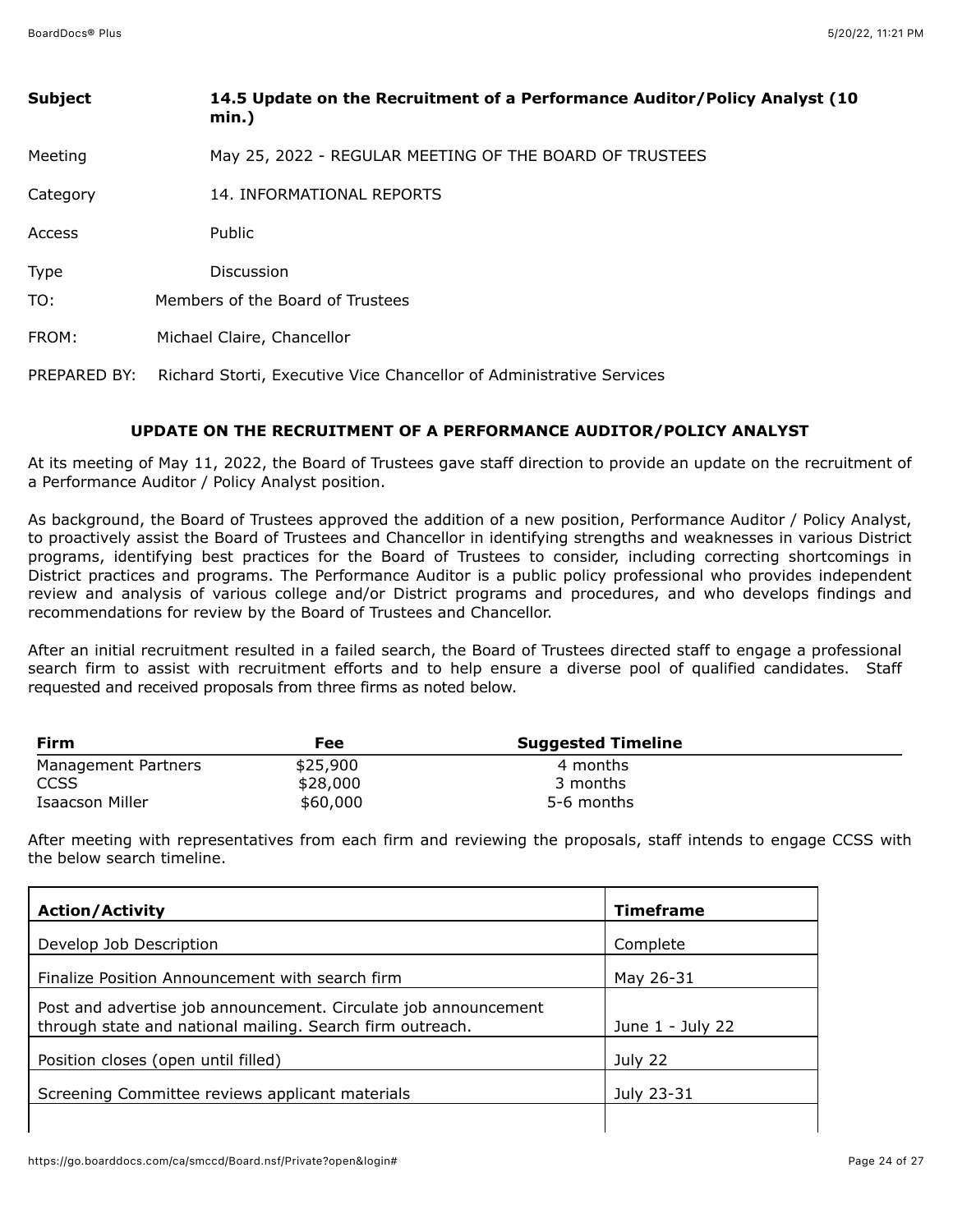| Screening Committee selects applicants for interviews                           | August 1        |
|---------------------------------------------------------------------------------|-----------------|
| Screening Committee conducts first-level interviews and identifies<br>finalists | Aug 9-11        |
| Reference checks conducted by Search Firm                                       | Aug 12-19       |
| Finalists meet/interview with Chancellor's Executive Staff                      | August 23       |
| Board of Trustees interviews finalists                                          | August 24       |
|                                                                                 | September Board |
| Approval of appointment                                                         | meeting         |

| <b>Subject</b> | 14.6 District Financial Summary for the Quarter Ending March 31, 2022 |
|----------------|-----------------------------------------------------------------------|
| Meeting        | May 25, 2022 - REGULAR MEETING OF THE BOARD OF TRUSTEES               |
| Category       | 14. INFORMATIONAL REPORTS                                             |
| Access         | Public                                                                |
| Type           | Informational                                                         |
| TO:            | Members of the Board of Trustees                                      |
| FROM:          | Michael Claire, Chancellor                                            |
| PREPARED BY:   | Bernata Slater, Chief Financial Officer                               |

# **DISTRICT FINANCIAL SUMMARY FOR THE QUARTER ENDING March 31, 2022**

In accordance with Education Code Section 72413, the State Chancellor's Office requires submission of a Quarterly Financial Status Report (Form CCFS-311Q) and a copy of the District's financial report.

Attached as exhibits to this report are:

- Form CCFS-311Q (Exhibit A) for the quarter ending March 31, 2022, which was forwarded to the State Chancellor's Office on May 9, 2022
- Cash Flow Statement for quarter ending March 31, 2022 (Exhibit B)

| File Attachments         |
|--------------------------|
| $\sqrt{Q3.pdf}$ (558 KB) |
|                          |

| <b>Subject</b> | 14.7 Auxiliary Operations Financial Summary for the Quarter Ending March 31,<br>2022 |
|----------------|--------------------------------------------------------------------------------------|
| Meeting        | May 25, 2022 - REGULAR MEETING OF THE BOARD OF TRUSTEES                              |
| Category       | 14. INFORMATIONAL REPORTS                                                            |
| Access         | Public                                                                               |
| <b>Type</b>    | Informational                                                                        |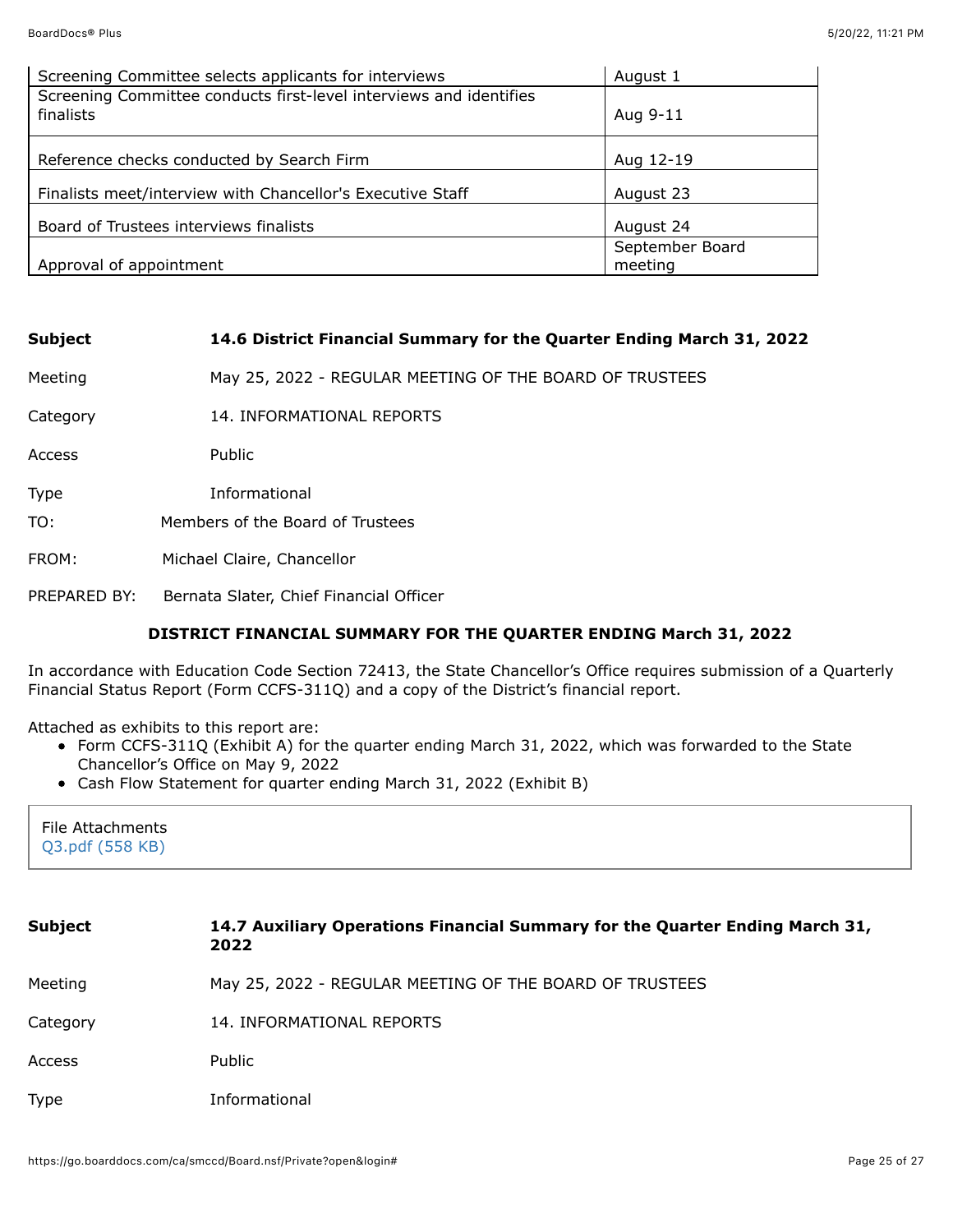- TO: Board of Trustees
- FROM: Michael Claire, Chancellor

PREPARED BY: Richard Storti, Executive Vice Chancellor Administrative Services

### **AUXILIARY OPERATIONS FINANCIAL SUMMARY FOR THE QUARTER ENDING MARCH 31, 2022**

Presented in the attached report to the Board of Trustees for information is the 2021-22 Third Quarter Auxiliary Report, which covers the period of July 1, 2021 through March 31, 2022, for the Associated Student Bodies; the Bookstores; the Cafeterias; the College of San Mateo Athletic Center; and Community, Continuing, and Corporate Education.

File Attachments [2021-22 Q3 Auxiliary Report.pdf \(459 KB\)](https://go.boarddocs.com/ca/smccd/Board.nsf/files/CEJLYN5724EB/$file/2021-22%20Q3%20Auxiliary%20Report.pdf)

| Subject | 14.8 Report of Public Information Requests for April 2022 |
|---------|-----------------------------------------------------------|
|---------|-----------------------------------------------------------|

Meeting May 25, 2022 - REGULAR MEETING OF THE BOARD OF TRUSTEES

Category 14. INFORMATIONAL REPORTS

Access Public

- Type Informational
- TO: Members of the Board of Trustees
- FROM: Michael Claire, Chancellor
- PREPARED BY: Mitchell Bailey, Vice Chancellor/Chief of Staff

### **REPORT OF PUBLIC INFORMATION REQUESTS FOR MARCH 2022**

Attached for the Board's information is a report on public information requests through the Public Records Act (PRA), media requests, and communications from the public for the Board received in the month of April 2022.

# File Attachments [Public Information Report - May 2022.pdf \(167 KB\)](https://go.boarddocs.com/ca/smccd/Board.nsf/files/CELU5K7A63B6/$file/Public%20Information%20Report%20-%20May%202022.pdf)

# **15. COMMUNICATIONS 16. STATEMENTS FROM BOARD MEMBERS 17. RECONVENE TO CLOSED SESSION (if necessary)**

# **Subject 17.1 Reconvened to Close Session** Meeting May 25, 2022 - REGULAR MEETING OF THE BOARD OF TRUSTEES Category 17. RECONVENE TO CLOSED SESSION (if necessary)